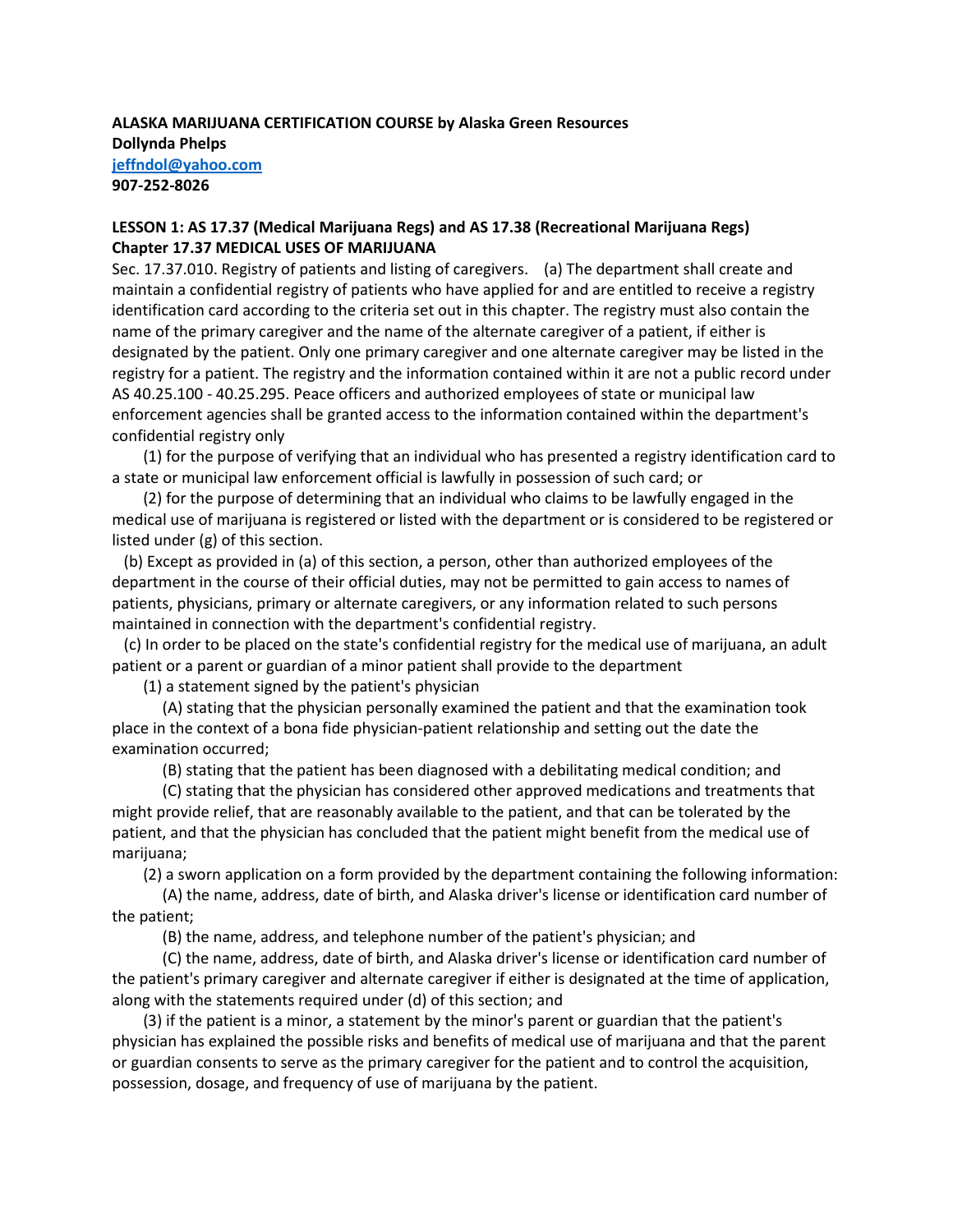(d) A person may be listed under this section as the primary caregiver or alternate caregiver for a patient if the person submits a sworn statement on a form provided by the department that the person

(1) is at least 21 years of age;

 (2) has never been convicted of a felony offense under AS 11.71 or AS 11.73 or a law or ordinance of another jurisdiction with elements similar to an offense under AS 11.71 or AS 11.73; and

 (3) is not currently on probation or parole from this or another jurisdiction. (e) A person may be a primary caregiver or alternate caregiver for only one patient at a time unless the primary caregiver or alternate caregiver is simultaneously caring for two or more patients who are

related to the caregiver by at least the fourth degree of kinship by blood or marriage.

 (f) The department shall review the application and all information submitted under (c) and (d) of this section within 30 days of receiving it. The department shall notify the patient that the patient's application for a registry identification card has been denied if the department's review of the information that the patient has provided discloses that the information required under (c) of this section has not been provided or has been falsified or that the patient is not otherwise qualified to be registered. If the department determines that the primary caregiver or alternate caregiver is not qualified under this section to be a primary caregiver or alternate caregiver, or if the information required under this section has not been provided or has been falsified, the department shall notify the patient of that determination and shall proceed to review the patient's application as if a primary caregiver or alternate caregiver was not designated. The patient may amend the application and designate a new primary caregiver or alternate caregiver at any time. The department may not list a newly designated primary caregiver or alternate caregiver until it determines that the newly designated primary caregiver or alternate caregiver is qualified under this section and that the information required under this section has been provided. Otherwise, not more than five days after verifying the information, the department shall issue a registry identification card to the patient, and, if a primary caregiver for a patient has been listed in the registry, the department shall issue to the patient a duplicate of the patient's card clearly identified as the caregiver registry identification card, stating

 (1) the patient's name, address, date of birth, and Alaska driver's license or identification card number;

 (2) that the patient is registered with the department as a person who has a debilitating medical condition that the patient may address with the medical use of marijuana;

(3) the dates of issuance and expiration of the registry identification card; and

 (4) the name, address, date of birth, and Alaska driver's license or identification card number of the patient's primary caregiver and alternate caregiver, if either is designated.

 (g) If the department fails to deny the application and issue a registry identification card within 35 days of receipt of an application, the patient's application for the card is considered to have been approved. Receipt of an application shall be considered to have occurred upon delivery to the department. Notwithstanding this subsection, an application may not be considered to have been received before June 1, 1999. If the department subsequently registers a patient or lists a primary caregiver or alternate caregiver, if either is designated, or denies the application or listing, that registration or listing or denial revokes the approval that is considered to have occurred under this subsection.

 (h) A patient or a primary caregiver who is questioned by a state or municipal law enforcement official about the patient's or primary caregiver's medical use of marijuana shall immediately show proper identification to the official and inform the official that the person is a registered patient or listed primary caregiver for a registered patient and either show the official (1) the person's registry identification card, or (2) a copy of an application that has been pending without registration or denial for over 35 days since received by the department and proof of the date of delivery to the department, which shall be accorded the same legal effect as a registry identification card until the patient receives actual notice that the application has been denied.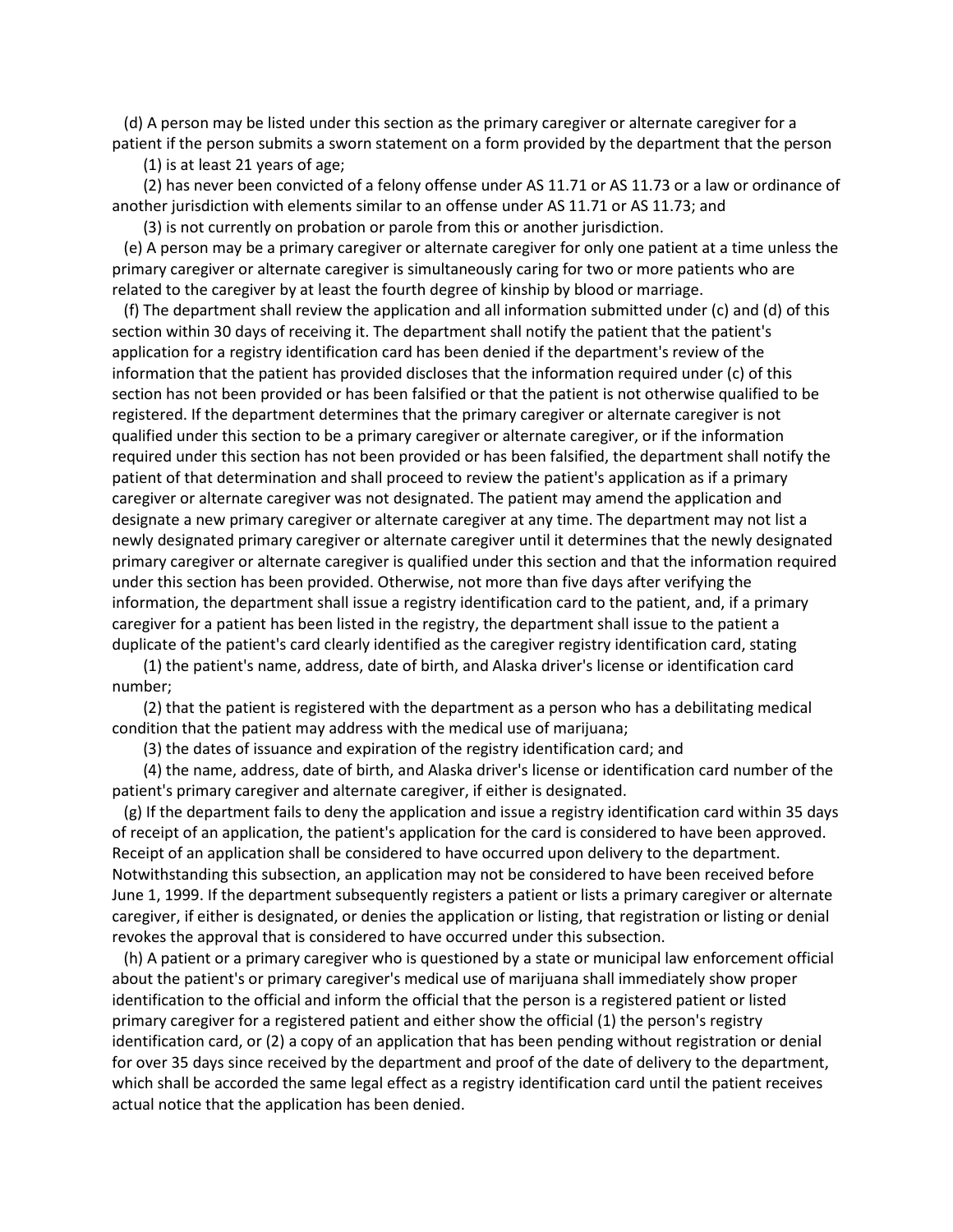(i) A person may not apply for a registry identification card more than once every six months.

 (j) The denial or revocation of a registry identification card or the removal of a patient from the registry or the listing of a caregiver shall be considered a final agency action subject to judicial review. Only the patient, or the parent or guardian of a patient who is a minor, has standing to contest the final agency action.

 (k) When there has been a change in the name, address, or physician of a patient who has qualified for a registry identification card, or a change in the name or address of the patient's primary caregiver or alternate caregiver, that patient must notify the department of the change within 10 days. To maintain an effective registry identification card, a patient must annually resubmit updated written documentation, including a statement signed by the patient's physician containing the information required to be submitted under  $(c)(1)$  of this section, to the department, as well as the name and address of the patient's primary caregiver or alternate caregiver, if any.

 (l) A patient who no longer has a debilitating medical condition and the patient's primary caregiver, if any, shall return all registry identification cards to the department within 24 hours of receiving the diagnosis by the patient's physician.

 (m) A copy of a registry identification card is not valid. A registry identification card is not valid if the card has been altered, mutilated in a way that impairs its legibility, or laminated.

 (n) The department may revoke a patient's registration if the department determines that the patient has violated a provision of this chapter or AS 11.71.

 (o) The department may remove a primary caregiver or alternate caregiver from the registry if the department determines that the primary caregiver or alternate caregiver is not qualified to be listed or has violated a provision of this chapter or AS 11.71.

 (p) The department may determine and levy reasonable fees to pay for any administrative costs associated with its role in administering this chapter.

 (q) A primary caregiver may only act as the primary caregiver for the patient when the primary caregiver is in physical possession of the caregiver registry identification card. An alternate caregiver may only act as the primary caregiver for the patient when the alternate caregiver is in physical possession of the caregiver registry identification card.

 (r) The department may not register a patient under this section unless the statement of the patient's physician discloses that the patient was personally examined by the physician within the 16-month period immediately preceding the patient's application. The department shall cancel, suspend, revoke, or not renew the registration of a patient whose annual resubmission of updated written documentation to the department under (k) of this section does not disclose that the patient was personally examined by the patient's physician within the 16-month period immediately preceding the date by which the patient is required to annually resubmit written documentation.

Sec. 17.37.020. Medical Use of Marijuana. [Repealed, Sec. 8 ch 37 SLA 1999]. Repealed or Renumbered Sec. 17.37.030. Privileged medical use of marijuana. (a) A patient, primary caregiver, or alternate caregiver registered with the department under this chapter has an affirmative defense to a criminal prosecution related to marijuana to the extent provided in AS 11.71.090.

 (b) Except as otherwise provided by law, a person is not subject to arrest, prosecution, or penalty in any manner for applying to have the person's name placed on the confidential registry maintained by the department under AS 17.37.010.

 (c) A physician is not subject to any penalty, including arrest, prosecution, or disciplinary proceeding, or denial of any right or privilege, for

 (1) advising a patient whom the physician has diagnosed as having a debilitating medical condition about the risks and benefits of medical use of marijuana or that the patient might benefit from the medical use of marijuana, provided that the advice is based upon the physician's contemporaneous assessment in the context of a bona fide physician-patient relationship of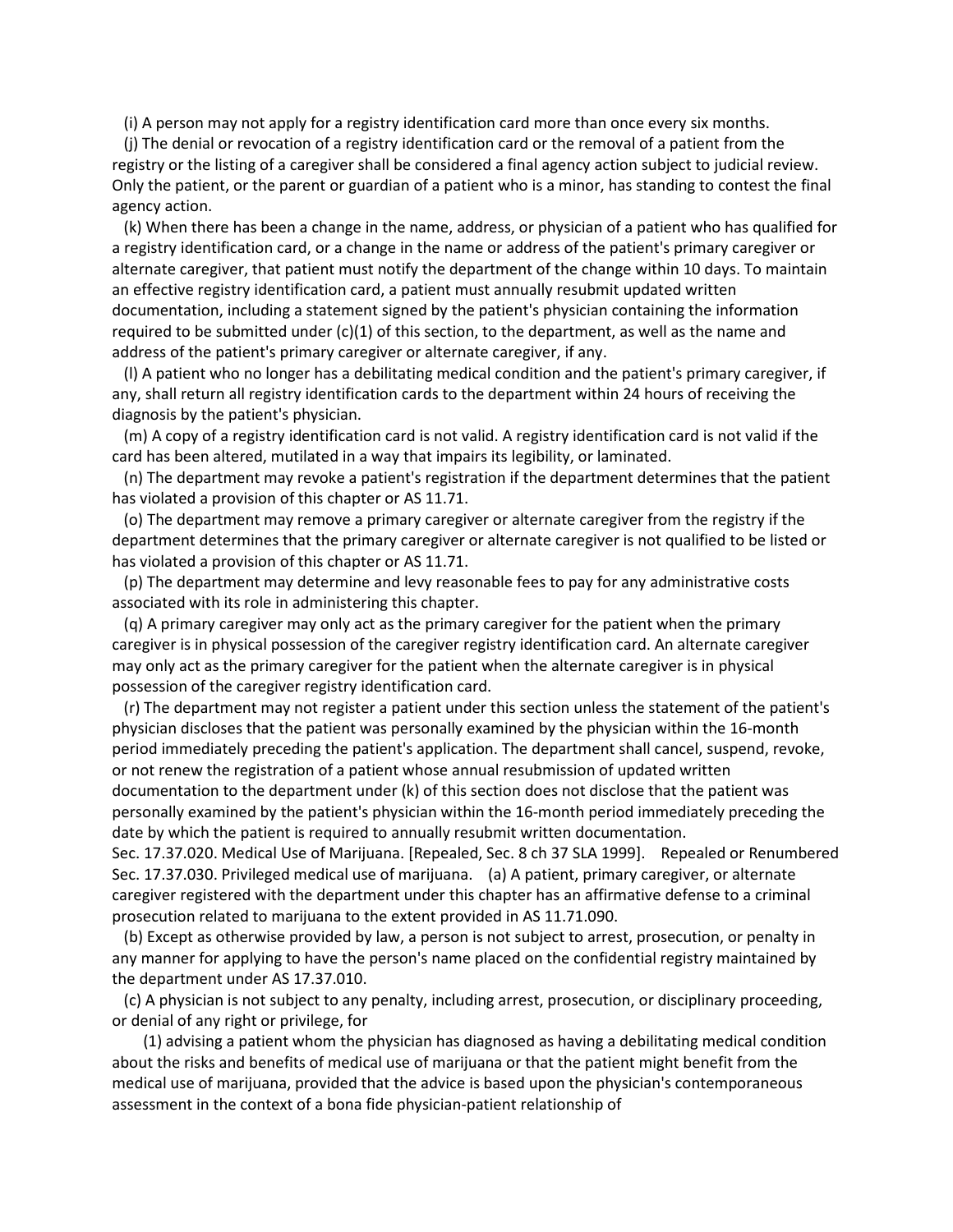(A) the patient's medical history and current medical condition; and

 (B) other approved medications and treatments that might provide relief and that are reasonably available to the patient and that can be tolerated by the patient; or

 (2) providing a patient with a written statement in an application for registration under AS 17.37.010.

 (d) Notwithstanding the provisions of this section, a person, including a patient, primary caregiver, or alternate caregiver, is not entitled to the protection of this chapter for the person's acquisition, possession, cultivation, use, sale, distribution, or transportation of marijuana for nonmedical use. Sec. 17.37.040. Restrictions on medical use of marijuana. (a) A patient, primary caregiver, or alternate caregiver may not

 (1) engage in the medical use of marijuana in a way that endangers the health or well-being of any person;

 (2) engage in the medical use of marijuana in plain view of, or in a place open to, the general public; this paragraph does not prohibit a patient or primary caregiver from possessing marijuana in a place open to the general public if

 (A) the person possesses, in a closed container carried on the person, one ounce or less of marijuana in usable form;

(B) the marijuana is not visible to anyone other than the patient or primary caregiver; and

 (C) the possession is limited to that necessary to transport the marijuana directly to the patient or primary caregiver or directly to a place where the patient or primary caregiver may lawfully possess or use the marijuana;

 (3) sell or distribute marijuana to any person, except that a patient may deliver marijuana to the patient's primary caregiver and a primary caregiver may deliver marijuana to the patient for whom the caregiver is listed; or

(4) possess in the aggregate more than

(A) one ounce of marijuana in usable form; and

 (B) six marijuana plants, with no more than three mature and flowering plants producing usable marijuana at any one time.

 (b) Any patient found by a preponderance of the evidence to have knowingly violated the provisions of this chapter shall be precluded from obtaining or using a registry identification card for the medical use of marijuana for a period of one year. In this subsection, "knowingly" has the meaning given in AS 11.81.900.

 (c) A governmental, private, or other health insurance provider is not liable for any claim for reimbursement for expenses associated with medical use of marijuana.

(d) Nothing in this chapter requires any accommodation of any medical use of marijuana

(1) in any place of employment;

 (2) in any correctional facility, medical facility, or facility monitored by the department or the Department of Administration;

(3) on or within 500 feet of school grounds;

(4) at or within 500 feet of a recreation or youth center; or

(5) on a school bus.

Sec. 17.37.050. Medical use of marijuana by a minor. [Repealed, Sec. 8 ch 37 SLA 1999]. Repealed or Renumbered

Sec. 17.37.060. Addition of debilitating medical conditions. Not later than August 31, 1999, the department shall adopt regulations under AS 44.62 (Administrative Procedure Act) governing the manner in which it may consider adding debilitating medical conditions to the list provided in AS 17.37.070. After the adoption of the regulations, the department shall also accept for consideration physician or patient initiated petitions to add debilitating medical conditions to the list provided in AS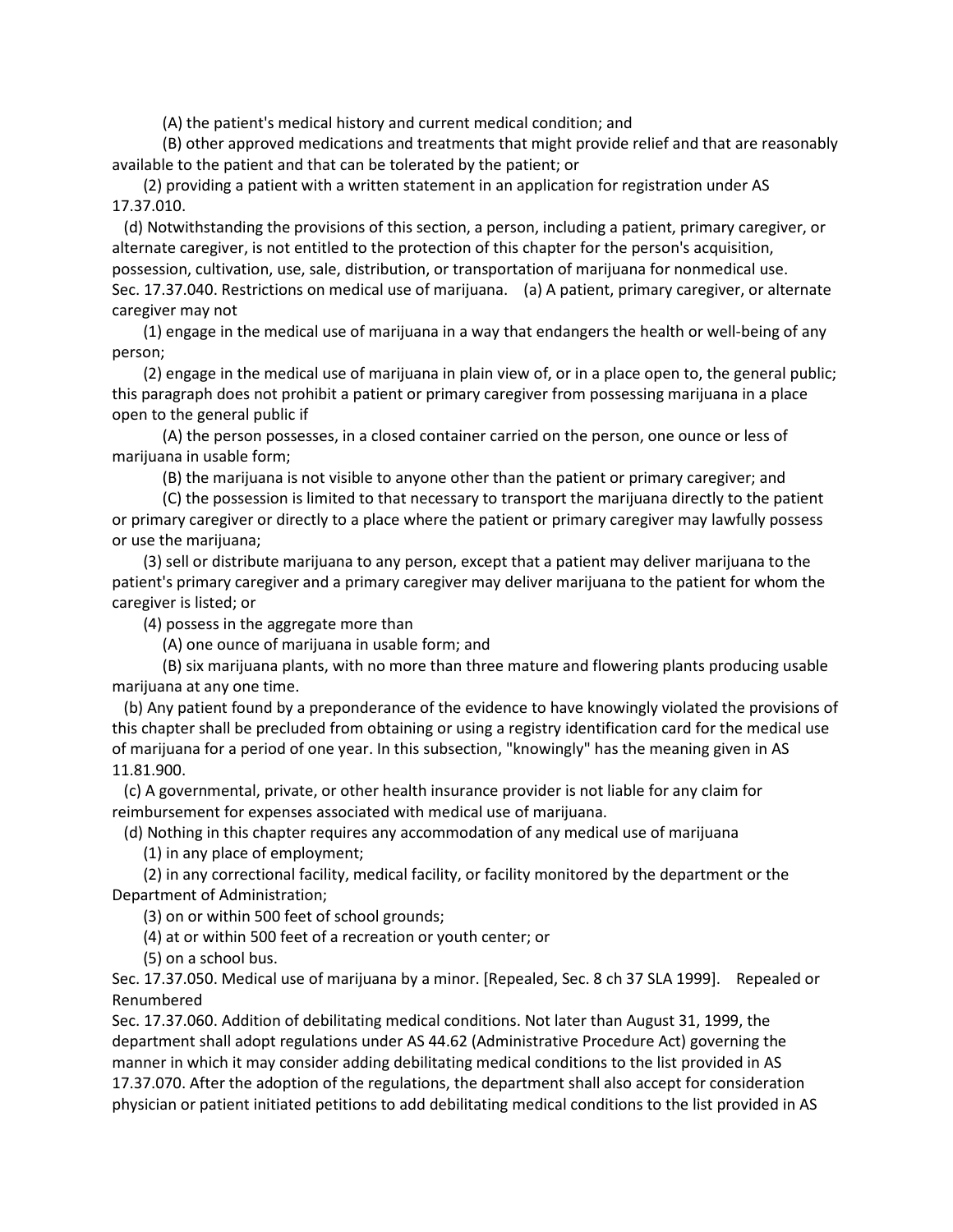17.37.070 and, after hearing, shall approve or deny the petitions within 180 days of submission. The denial of a petition shall be considered a final agency action subject to judicial review. Sec. 17.37.070. Definitions. In this chapter, unless the context clearly requires otherwise,

(1) "alternate caregiver" means a person who is listed as an alternate caregiver under AS 17.37.010;

 (2) "bona fide physician-patient relationship" means that the physician obtained a patient history, performed an in-person physical examination of the patient, and documented written findings, diagnoses, recommendations, and prescriptions in written patient medical records maintained by the physician;

(3) "correctional facility" has the meaning given in AS 33.30.901;

(4) "debilitating medical condition" means

 (A) cancer, glaucoma, positive status for human immunodeficiency virus, or acquired immune deficiency syndrome, or treatment for any of these conditions;

 (B) any chronic or debilitating disease or treatment for such diseases, which produces, for a specific patient, one or more of the following, and for which, in the professional opinion of the patient's physician, such condition or conditions reasonably may be alleviated by the medical use of marijuana: cachexia; severe pain; severe nausea; seizures, including those that are characteristic of epilepsy; or persistent muscle spasms, including those that are characteristic of multiple sclerosis; or

 (C) any other medical condition, or treatment for such condition, approved by the department, under regulations adopted under AS 17.37.060 or approval of a petition submitted under AS 17.37.060;

(5) "department" means the Department of Health and Social Services;

 (6) "facility monitored by the department or the Department of Administration" means an institution, building, office, or home operated by the department or the Department of Administration, funded by the department or the Department of Administration, under contract with the department or the Department of Administration, inspected by the department or the Department of Administration, designated by the department or the Department of Administration, or licensed by the department or the Department of Administration, for the care of

 (A) juveniles; for the purposes of this subparagraph, "institution" includes a foster home and a group home, and a juvenile detention facility, a juvenile detention home, a juvenile work camp, and a treatment facility, as those terms are defined in AS 47.12.990;

(B) the elderly; for the purposes of this subparagraph, "institution" includes

(i) an assisted living home as defined in AS 47.33.990; and

(ii) the Alaska Pioneers' Home or the Alaska Veterans' Home, operated under AS 47.55;

 (C) the mentally ill; for the purposes of this subparagraph, "institution" includes a designated treatment facility and an evaluation facility, as those terms are defined in AS 47.30.915;

 (7) "medical facility" means an institution, building, office, or home providing medical services, and includes a hospital, clinic, physician's office, or health facility as defined in AS 47.07.900, and a facility providing hospice care or rehabilitative services, as those terms are defined in AS 47.07.900;

 (8) "medical use" means the acquisition, possession, cultivation, use or transportation of marijuana or paraphernalia related to the administration of marijuana to alleviate a debilitating medical condition under the provisions of this chapter and AS 11.71.090;

(9) "patient" means a person who has a debilitating medical condition;

 (10) "physician" means a person licensed to practice medicine in this state or an officer in the regular medical service of the armed forces of the United States or the United States Public Health Service while in the discharge of their official duties, or while volunteering services without pay or other remuneration to a hospital, clinic, medical office, or other medical facility in this state;

 (11) "primary caregiver " means a person listed as a primary caregiver under AS 17.37.010 and in physical possession of a caregiver registry identification card; "primary caregiver" also includes an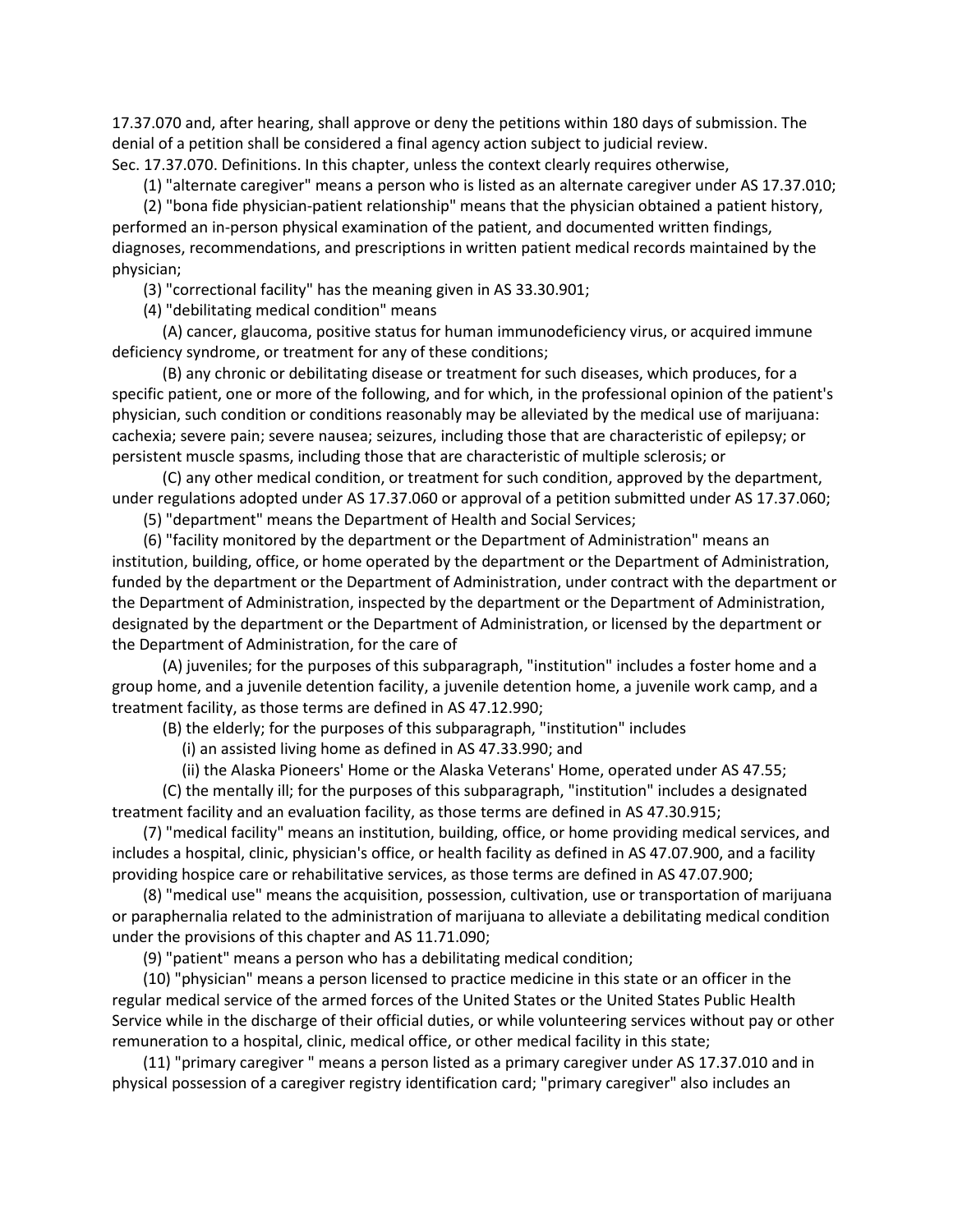alternate caregiver when the alternate caregiver is in physical possession of the caregiver registry identification card;

 (12) "usable form" and "usable marijuana" means the seeds, leaves, buds, and flowers of the plant (genus) cannabis, but does not include the stalks or roots

### **Chapter 17.38 THE REGULATION OF MARIJUANA**

Sec. 17.38.010. Purpose and findings.. (a) In the interest of allowing law enforcement to focus on violent and property crimes, and to enhance individual freedom, the people of the state of Alaska find and declare that the use of marijuana should be legal for persons 21 years of age or older.

 (b) In the interest of the health and public safety of our citizenry, the people of the state of Alaska further find and declare that the production and sale of marijuana should be regulated so that

(1) individuals will have to show proof of age before purchasing marijuana;

 (2) legitimate, taxpaying business people, and not criminal actors, will conduct sales of marijuana; and

 (3) marijuana sold by regulated businesses will be labeled and subject to additional regulations to ensure that consumers are informed and protected.

 (c) The people of the state of Alaska further declare that the provisions of this Act are not intended to diminish the right to privacy as interpreted by the Alaska Supreme Court in Ravin v. State of Alaska.

 (d) Nothing in this Act proposes or intends to require any individual or entity to engage in any conduct that violates federal law, or exempt any individual or entity from any requirement of federal law, or pose any obstacle to federal enforcement of federal law.

Sec. 17.38.020. Personal use of marijuana.. Notwithstanding any other provision of law, except as otherwise provided in this chapter, the following acts, by persons 21 years of age or older, are lawful and shall not be a criminal or civil offense under Alaska law or the law of any political subdivision of Alaska or be a basis for seizure or forfeiture of assets under Alaska law:

 (1) possessing, using, displaying, purchasing, or transporting marijuana accessories or one ounce or less of marijuana;

 (2) possessing, growing, processing, or transporting no more than six marijuana plants, with three or fewer being mature, flowering plants, and possession of the marijuana produced by the plants on the premises where the plants were grown;

 (3) transferring one ounce or less of marijuana and up to six immature marijuana plants to a person who is 21 years of age or older without remuneration;

 (4) consumption of marijuana, except that nothing in this chapter shall permit the consumption of marijuana in public; and

 (5) assisting another person who is 21 years of age or older in any of the acts described in (1) - (4) of this section.

Sec. 17.38.030. Restrictions on personal cultivation, penalty.. (a) The personal cultivation of marijuana described in AS 17.38.020(2) is subject to the following terms:

 (1) marijuana plants shall be cultivated in a location where the plants are not subject to public view without the use of binoculars, aircraft, or other optical aids;

 (2) a person who cultivates marijuana must take reasonable precautions to ensure the plants are secure from unauthorized access;

 (3) marijuana cultivation may only occur on property lawfully in possession of the cultivator or with the consent of the person in lawful possession of the property.

 (b) A person who violates this section while otherwise acting in compliance with AS 17.38.020(2) is guilty of a violation punishable by a fine of up to \$750.

Sec. 17.38.040. Public consumption banned, penalty.. It is unlawful to consume marijuana in public. A person who violates this section is guilty of a violation punishable by a fine of up to \$100.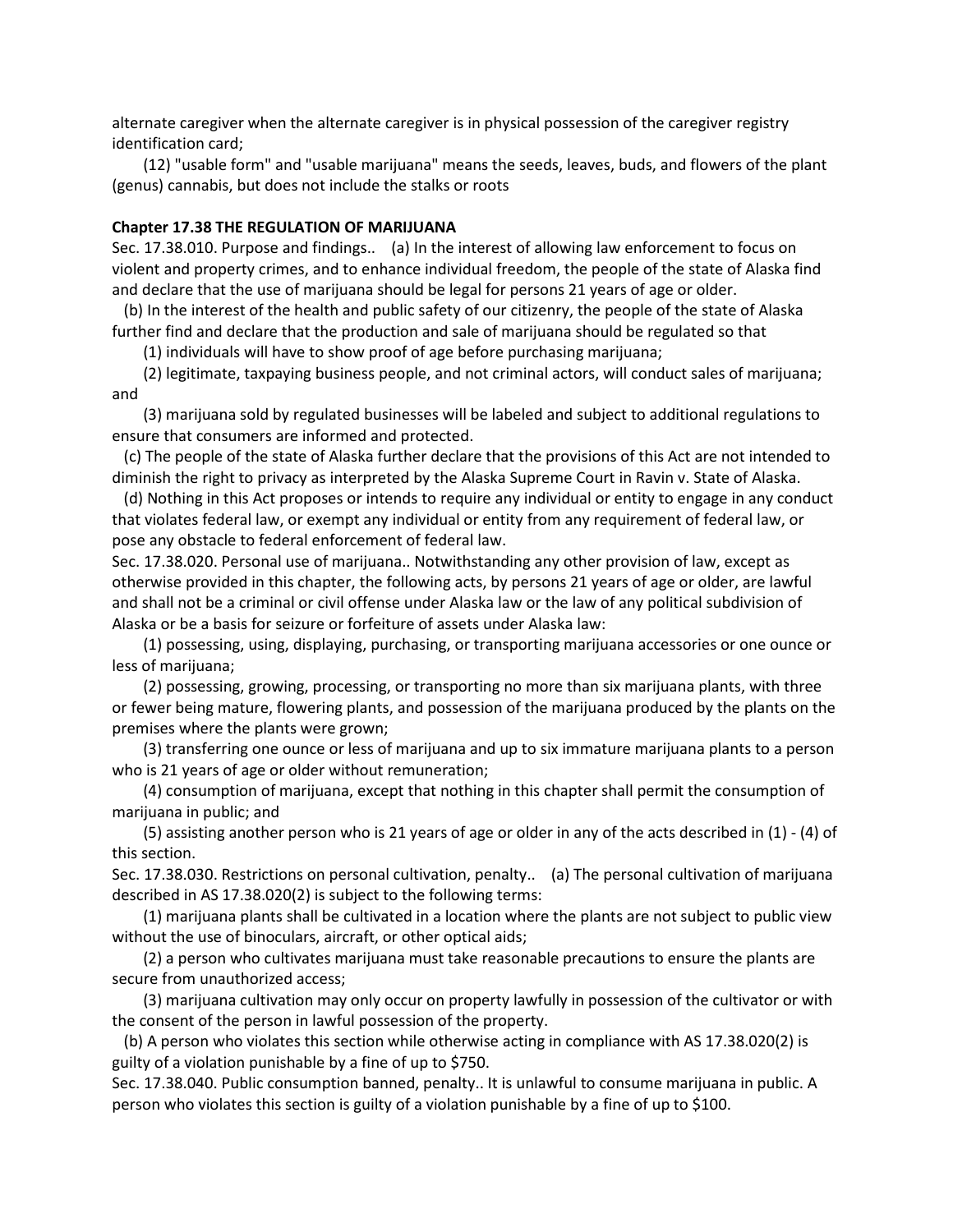Sec. 17.38.050. False identification, penalty.. (a) A person who is under 21 years of age may not present or offer to a marijuana establishment or the marijuana establishment's agent or employee any written or oral evidence of age that is false, fraudulent, or not actually the person's own, for the purpose of

 (1) purchasing, attempting to purchase, or otherwise procuring or attempting to procure marijuana or marijuana products; or

(2) gaining access to a marijuana establishment.

 (b) A person who violates this section is guilty of a violation punishable by a fine of up to \$400. Sec. 17.38.060. Marijuana accessories authorized.. Notwithstanding any other provision of law, it is lawful and shall not be an offense under Alaska law or the law of any political subdivision of Alaska or be a basis for seizure or forfeiture of assets under Alaska law for persons 21 years of age or older to manufacture, possess, or purchase marijuana accessories, or to distribute or sell marijuana accessories to a person who is 21 years of age or older.

Sec. 17.38.070. Lawful operation of marijuana-related facilities.. (a) Notwithstanding any other provision of law, the following acts, when performed by a retail marijuana store with a current, valid registration, or a person 21 years of age or older who is acting in the person's capacity as an owner, employee, or agent of a retail marijuana store, are lawful and shall not be an offense under Alaska law or be a basis for seizure or forfeiture of assets under Alaska law:

 (1) possessing, displaying, storing, or transporting marijuana or marijuana products, except that marijuana and marijuana products may not be displayed in a manner that is visible to the general public from a public right-of-way;

(2) delivering or transferring marijuana or marijuana products to a marijuana testing facility;

(3) receiving marijuana or marijuana products from a marijuana testing facility;

(4) purchasing marijuana from a marijuana cultivation facility;

 (5) purchasing marijuana or marijuana products from a marijuana product manufacturing facility; and

(6) delivering, distributing, or selling marijuana or marijuana products to consumers.

 (b) Notwithstanding any other provision of law, the following acts, when performed by a marijuana cultivation facility with a current, valid registration, or a person 21 years of age or older who is acting in the person's capacity as an owner, employee, or agent of a marijuana cultivation facility, are lawful and shall not be an offense under Alaska law or be a basis for seizure or forfeiture of assets under Alaska law:

 (1) cultivating, manufacturing, harvesting, processing, packaging, transporting, displaying, storing, or possessing marijuana;

(2) delivering or transferring marijuana to a marijuana testing facility;

(3) receiving marijuana from a marijuana testing facility;

 (4) delivering, distributing, or selling marijuana to a marijuana cultivation facility, a marijuana product manufacturing facility, or a retail marijuana store;

(5) receiving or purchasing marijuana from a marijuana cultivation facility; and

(6) receiving marijuana seeds or immature marijuana plants from a person 21 years of age or older.

 (c) Notwithstanding any other provision of law, the following acts, when performed by a marijuana product manufacturing facility with a current, valid registration, or a person 21 years of age or older who is acting in the person's capacity as an owner, employee, or agent of a marijuana product manufacturing facility, are lawful and shall not be an offense under Alaska law or be a basis for seizure or forfeiture of assets under Alaska law:

 (1) packaging, processing, transporting, manufacturing, displaying, or possessing marijuana or marijuana products;

(2) delivering or transferring marijuana or marijuana products to a marijuana testing facility;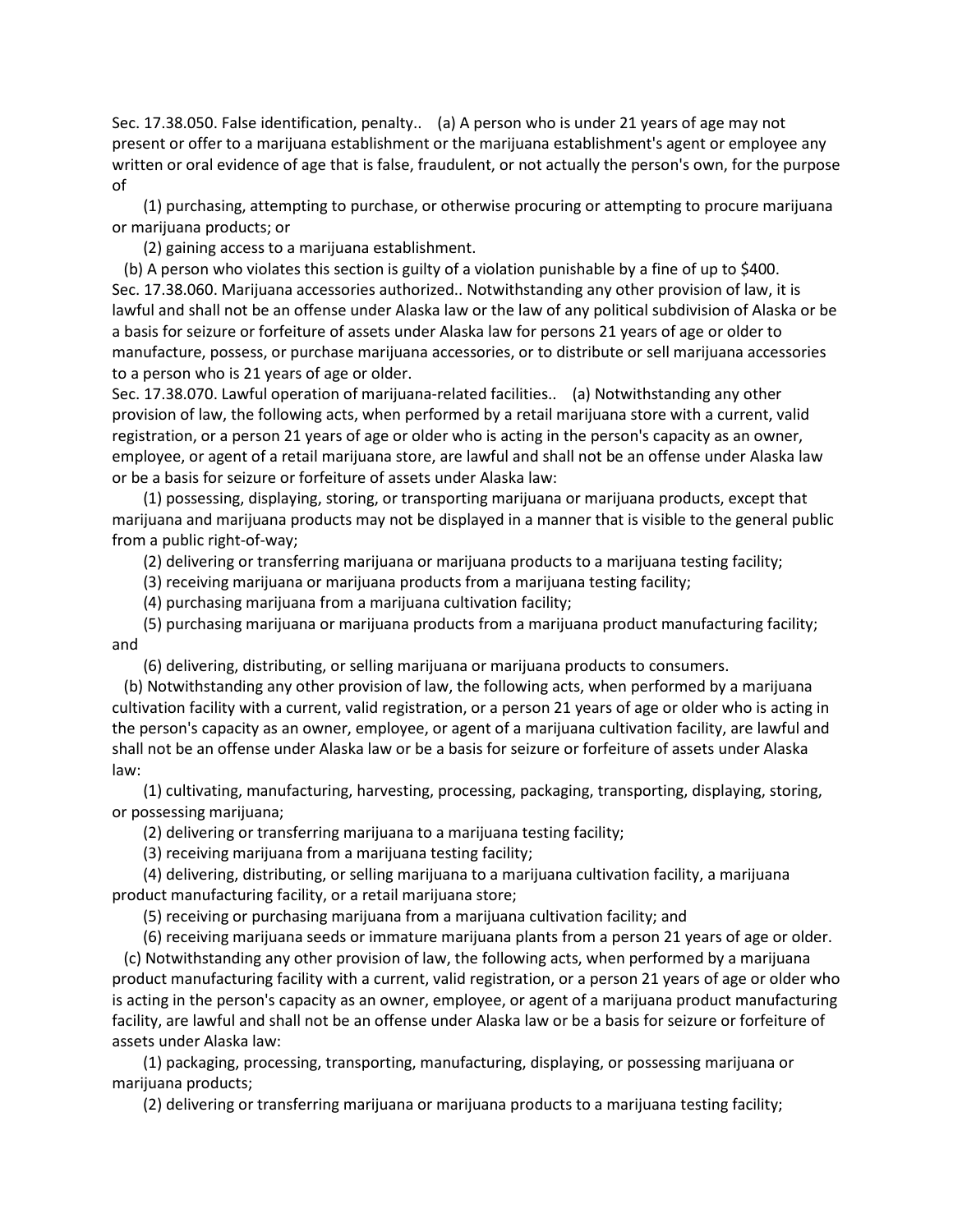(3) receiving marijuana or marijuana products from a marijuana testing facility;

 (4) delivering or selling marijuana or marijuana products to a retail marijuana store or a marijuana product manufacturing facility;

(5) purchasing marijuana from a marijuana cultivation facility; and

 (6) purchasing of marijuana or marijuana products from a marijuana product manufacturing facility. (d) Notwithstanding any other provision of law, the following acts, when performed by a marijuana testing facility with a current, valid registration, or a person 21 years of age or older who is acting in the person's capacity as an owner, employee, or agent of a marijuana testing facility, are lawful and shall not be an offense under Alaska law or be a basis for seizure or forfeiture of assets under Alaska law:

 (1) possessing, cultivating, processing, repackaging, storing, transporting, displaying, transferring, or delivering marijuana;

 (2) receiving marijuana or marijuana products from a marijuana cultivation facility, a marijuana retail store, a marijuana products manufacturer, or a person 21 years of age or older; and

 (3) returning marijuana or marijuana products to a marijuana cultivation facility, marijuana retail store, marijuana products manufacturer, or a person 21 years of age or older.

 (e) Notwithstanding any other provision of law, it is lawful and shall not be an offense under Alaska law or be a basis for seizure or forfeiture of assets under Alaska law to lease or otherwise allow the use of property owned, occupied, or controlled by any person, corporation, or other entity for any of the activities conducted lawfully in accordance with (a) - (d) of this section.

 (f) Nothing in this section prevents the imposition of penalties upon marijuana establishments for violating this chapter or rules adopted by the board or local governments pursuant to this chapter. (g) The provisions of AS 17.30.020 do not apply to marijuana establishments.

Sec. 17.38.080. Marijuana Control Board; appointment and qualifications. (a) The Marijuana Control Board is established in the Department of Commerce, Community, and Economic Development as a regulatory and quasi-judicial agency. The board is in the Department of Commerce, Community, and Economic Development for administrative purposes only.

 (b) The board members shall be appointed by the governor and confirmed by a majority of the members of the legislature in joint session. A member of the board may not hold any other state or federal office, either elective or appointive. The board consists of five voting members as follows:

(1) one person from the public safety sector;

(2) one person from the public health sector;

(3) one person currently residing in a rural area;

(4) one person actively engaged in the marijuana industry; and

(5) one person who is either from the general public or actively engaged in the marijuana industry.

 (c) Not more than two members of the board may be engaged in the same business, occupation, or profession.

 (d) A board member representing the general public, the public safety sector, the public health sector, or a rural area, or the member's immediate family member, may not have a financial interest in the marijuana industry.

(e) In this section,

 (1) "financial interest" means holding, directly or indirectly, a legal or equitable interest in the operation of a business licensed under this chapter;

(2) "immediate family member" means a spouse, child, or parent;

 (3) "marijuana industry" means a business or profession related to marijuana in which the person is lawfully engaged and that is in compliance with the provisions of state law, including this chapter and regulations adopted under this chapter;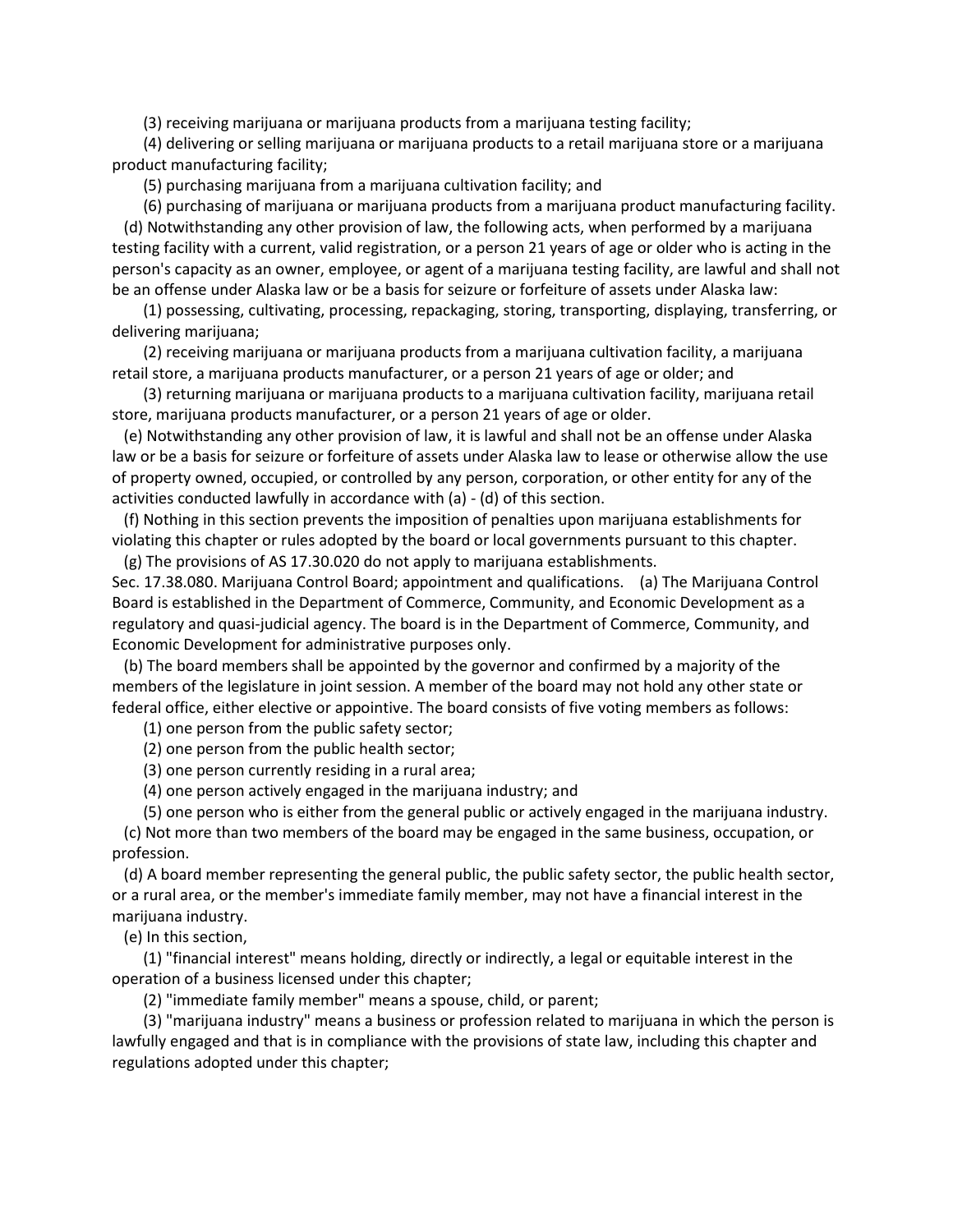(4) "public health sector" means a state, federal, or local entity that works to ensure the health and safety of persons and communities through education, policymaking, treatment and prevention of injury and disease, and promotion of wellness;

 (5) "public safety sector" means a state, federal, or local law enforcement authority that provides for the welfare and protection of the general public through the enforcement of applicable laws;

 (6) "rural area" means a community with a population of 7,000 or less that is not connected by road or rail to Anchorage or Fairbanks, or with a population of 2,000 or less that is connected by road or rail to Anchorage or Fairbanks.

Sec. 17.38.091. Terms of office; chair. (a) Members of the board serve staggered three-year terms.

(b) Except as provided in AS 39.05.080(4), a member of the board serves until a successor is appointed.

 (c) A vacancy occurring in the membership of the board shall be filled within 30 days by appointment of the governor for the unexpired portion of the vacated term.

 (d) A member who has served all or part of three successive terms on the board may not be reappointed to the board unless three years have elapsed since the person has last served on the board. (e) The board shall select a chair from among its members.

Sec. 17.38.101. Per diem and expenses. Members of the board do not receive a salary but are entitled to per diem and travel expenses authorized for boards and commissions under AS 39.20.180.

Sec. 17.38.111. Meetings. (a) The board shall meet at the call of the chair. The board shall also meet at least once each year in each judicial district of the state to study this chapter and existing board regulations in light of statewide and local issues. Unless impracticable, the board shall hold its regular meetings at the same location as and within 24 hours of the regular meetings of the Alcoholic Beverage Control Board.

 (b) Three members of the board constitute a quorum for the conduct of business. A majority of the whole membership of the board must approve applications for new licenses, renewals, transfers, suspensions, and revocations of existing licenses, and product approvals as provided in regulations adopted by the board.

Sec. 17.38.121. Powers and duties of the board. (a) The board shall control the cultivation, manufacture, and sale of marijuana in the state. The board is vested with the powers and duties necessary to enforce this chapter.

(b) The board shall

(1) propose and adopt regulations;

 (2) establish by regulation the qualifications for licensure including fees and factors related to the applicant's experience, criminal justice history, and financial interests;

 (3) review applications for licensure made under this chapter and may order the executive director to issue, renew, suspend, or revoke a license authorized under this chapter; and

 (4) hear appeals from actions of the director and from actions of officers and employees charged with enforcing this chapter and the regulations adopted under this chapter.

 (c) When considering an application for licensure, the board may reduce the area to be designated as the licensed premises from the area applied for if the board determines that a reduction in area is necessary to ensure control over the sale and consumption of marijuana on the premises or is otherwise in the public interest.

 (d) The board shall adopt regulations under this chapter in accordance with AS 44.62 (Administrative Procedure Act).

 (e) The board may employ, directly or through contracts with other departments and agencies of the state, enforcement agents and staff it considers necessary to carry out the purposes of this chapter. The salaries of personnel of the board in the exempt service shall be set by the Department of Administration.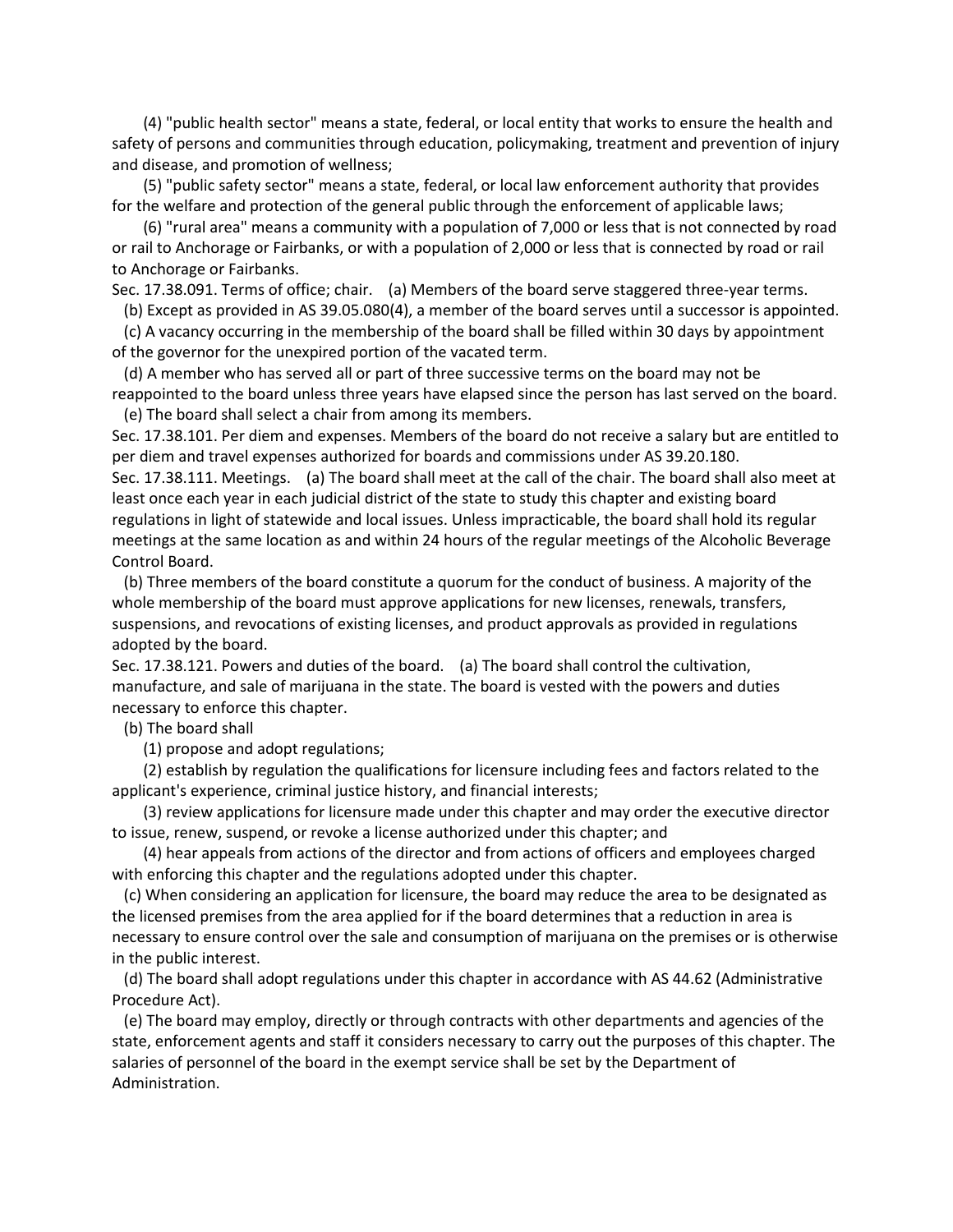(f) The board shall promptly notify all licensees and municipalities of major changes to this chapter and to regulations adopted under this chapter. However, if changes affect only specific classifications of licenses and permits, the board need only notify those licensees and municipalities directly affected by the changes. Current copies of this chapter and current copies of the regulations adopted under this chapter shall be made available at all offices in the state of the Department of Commerce, Community, and Economic Development and the detachment headquarters and posts maintained by the division of Alaska state troopers in the Department of Public Safety.

Sec. 17.38.131. Enforcement powers. The director and the persons employed for the administration and enforcement of this chapter may, with the concurrence of the commissioner of public safety, exercise the powers of peace officers when those powers are specifically granted by the board. Powers granted by the board under this section may be exercised only when necessary for the enforcement of the criminally punishable provisions of this chapter, other criminal statutes relating to substances or activities regulated or permitted under this chapter, regulations of the board, and other criminally punishable laws and regulations relating to marijuana.

Sec. 17.38.140. Appointment and removal of director; staff. (a) The director of the Alcoholic Beverage Control Board appointed under AS 04.06.070 shall serve as the director of the board. The board may remove the director by a majority vote of the full membership of the board and a majority vote of the full membership of the Alcoholic Beverage Control Board. The governor may remove the executive director as provided in AS 04.06.070.

 (b) The paid staff of the Alcoholic Beverage Control Board created in AS 04.06.010 shall also be the staff for the board.

Sec. 17.38.150. Duties of director. The director shall enforce this chapter and regulations adopted by the board. The director shall issue, renew, transfer, suspend, or revoke all licenses and permits and issue product approvals at the direction of the board. The board may delegate to the director the authority to temporarily grant or deny the issuance, renewal, or transfer of licenses and permits. The director's temporary grant or denial of the issuance, renewal, or transfer of a license or permit is not binding on the board. The board may delegate to the director any duty imposed by this chapter except its power to propose and adopt regulations.

Sec. 17.38.190. Rulemaking. (a) Not later than nine months after February 24, 2015, the board shall adopt regulations necessary for implementation of this chapter. Such regulations shall not prohibit the operation of marijuana establishments, either expressly or through regulations that make their operation unreasonably impracticable. Such regulations shall include

 (1) procedures for the issuance, renewal, suspension, and revocation of a registration to operate a marijuana establishment, with such procedures subject to all requirements of AS 44.62 (Administrative Procedure Act);

 (2) a schedule of application, registration, and renewal fees, provided, application fees shall not exceed \$5,000, with this upper limit adjusted annually for inflation, unless the board determines a greater fee is necessary to carry out its responsibilities under this chapter;

 (3) qualifications for registration that are directly and demonstrably related to the operation of a marijuana establishment;

 (4) security requirements for marijuana establishments, including for the transportation of marijuana by marijuana establishments;

 (5) requirements to prevent the sale or diversion of marijuana and marijuana products to persons under the age of 21;

 (6) labeling requirements for marijuana and marijuana products sold or distributed by a marijuana establishment;

 (7) health and safety regulations and standards for the manufacture of marijuana products and the cultivation of marijuana;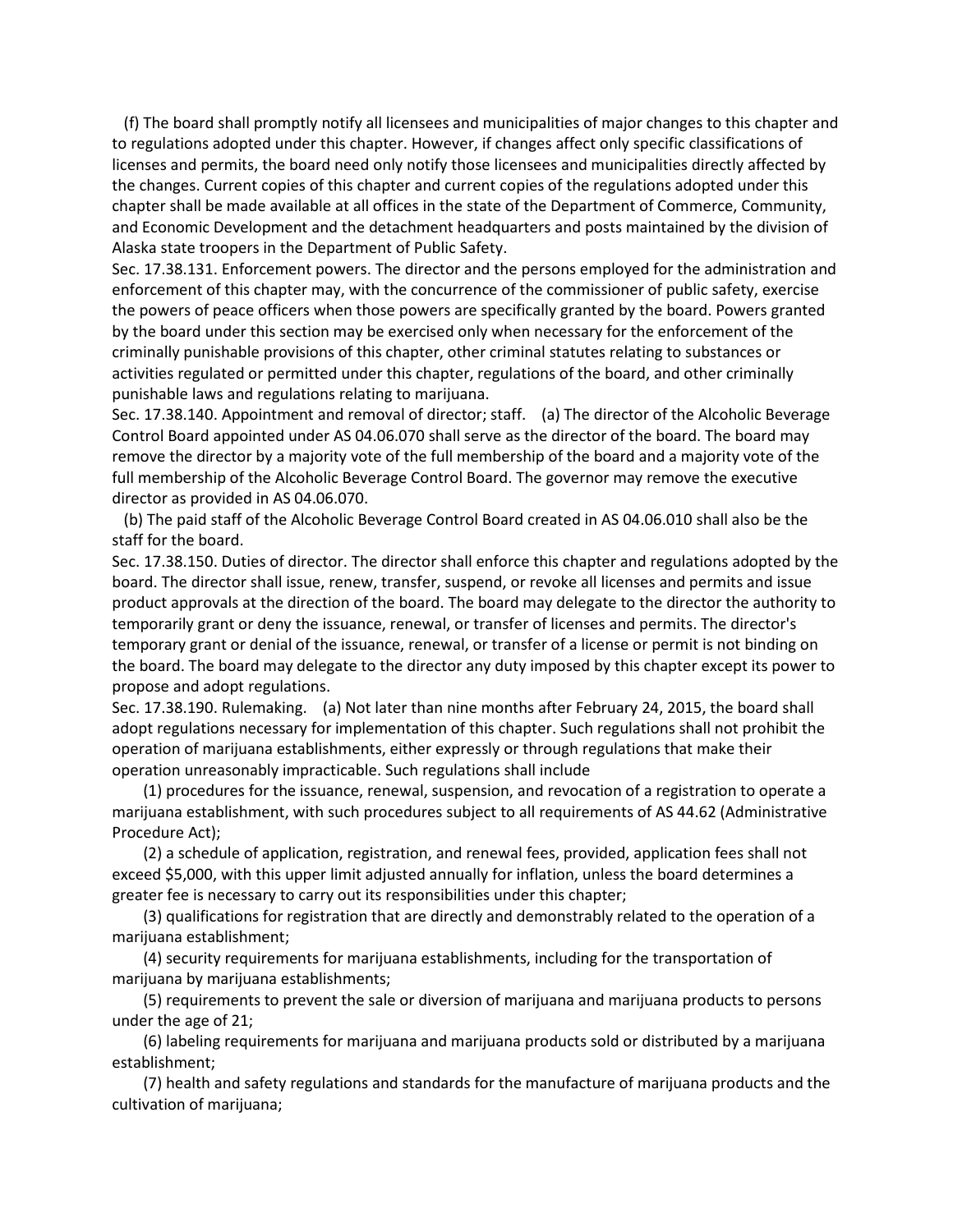(8) reasonable restrictions on the advertising and display of marijuana and marijuana products; and

(9) civil penalties for the failure to comply with regulations made pursuant to this chapter.

 (b) In order to ensure that individual privacy is protected, the board shall not require a consumer to provide a retail marijuana store with personal information other than government-issued identification to determine the consumer's age, and a retail marijuana store shall not be required to acquire and record personal information about consumers.

Sec. 17.38.200. Marijuana establishment registrations.. (a) Each application or renewal application for a registration to operate a marijuana establishment shall be submitted to the board. A renewal application may be submitted up to 90 days prior to the expiration of the marijuana establishment's registration.

 (b) The board shall begin accepting and processing applications to operate marijuana establishments one year after February 24, 2015.

 (c) Upon receiving an application or renewal application for a marijuana establishment, the board shall immediately forward a copy of each application and half of the registration application fee to the local regulatory authority for the local government in which the applicant desires to operate the marijuana establishment, unless the local government has not designated a local regulatory authority pursuant to AS 17.38.210(c).

 (d) Within 45 to 90 days after receiving an application or renewal application, the board shall issue an annual registration to the applicant unless the board finds the applicant is not in compliance with regulations enacted pursuant to AS 17.38.190 or the board is notified by the relevant local government that the applicant is not in compliance with ordinances and regulations made pursuant to AS 17.38.210 and in effect at the time of application.

 (e) If a local government has enacted a numerical limit on the number of marijuana establishments and a greater number of applicants seek registrations, the board shall solicit and consider input from the local regulatory authority as to the local government's preference or preferences for registration.

 (f) Upon denial of an application, the board shall notify the applicant in writing of the specific reason for its denial.

 (g) Every marijuana establishment registration shall specify the location where the marijuana establishment will operate. A separate registration shall be required for each location at which a marijuana establishment operates.

 (h) Marijuana establishments and the books and records maintained and created by marijuana establishments are subject to inspection by the board.

 (i) A marijuana establishment may not be registered under this chapter if a person who is an owner, officer, or agent of the marijuana establishment has been convicted of a felony and either

(1) less than five years have elapsed from the time of the person's conviction; or

(2) the person is currently on probation or parole for that felony.

Sec. 17.38.210. Local control.. (a) A local government may prohibit the operation of marijuana cultivation facilities, marijuana product manufacturing facilities, marijuana testing facilities, or retail marijuana stores through the enactment of an ordinance or by a voter initiative.

 (b) A local government may enact ordinances or regulations not in conflict with this chapter or with regulations enacted pursuant to this chapter, governing the time, place, manner, and number of marijuana establishment operations. A local government may establish civil penalties for violation of an ordinance or regulation governing the time, place, and manner of a marijuana establishment that may operate in such local government.

 (c) A local government may designate a local regulatory authority that is responsible for processing applications submitted for a registration to operate a marijuana establishment within the boundaries of the local government. The local government may provide that the local regulatory authority may issue such registrations should the issuance by the local government become necessary because of a failure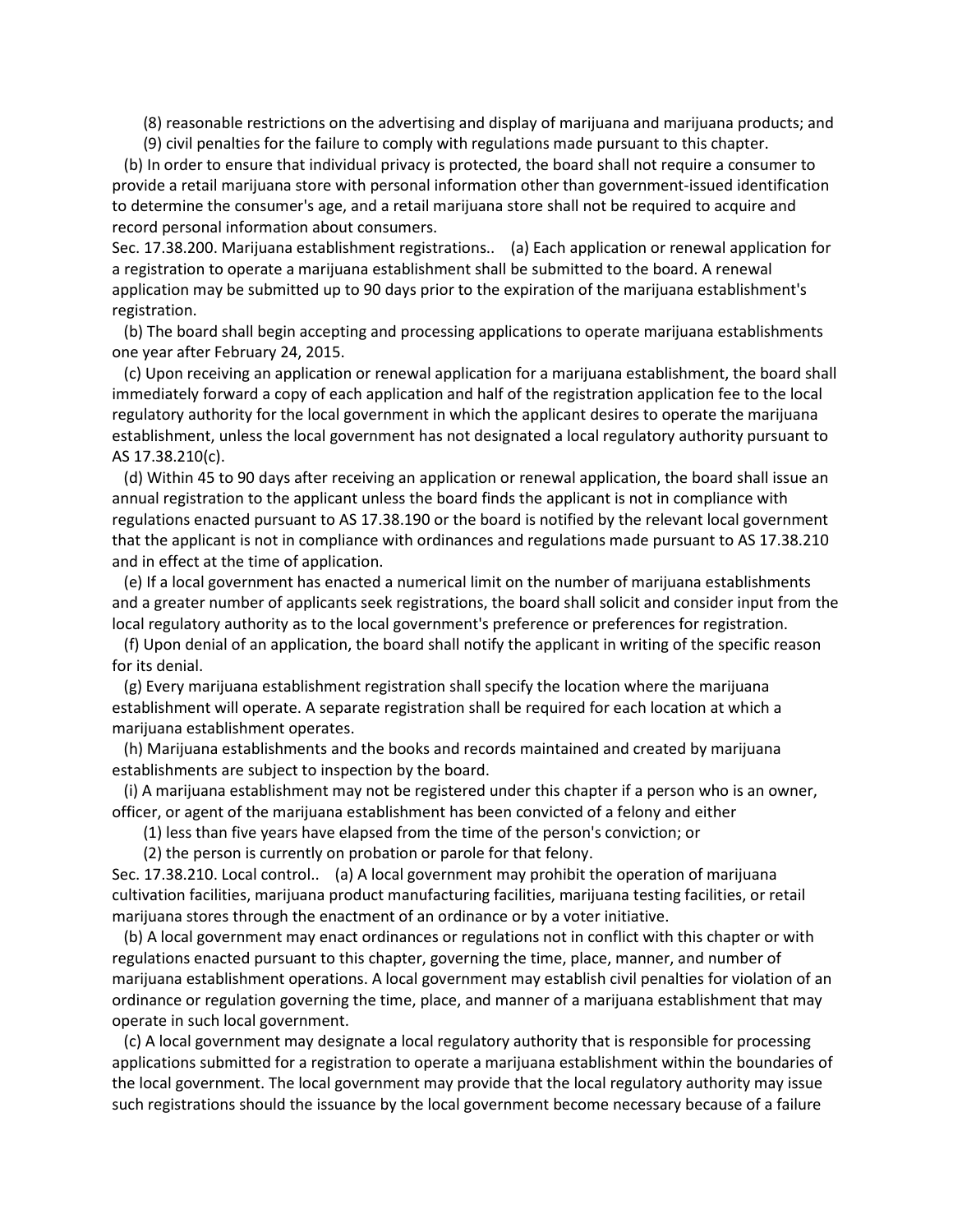by the board to adopt regulations pursuant to AS 17.38.190 or to accept or process applications in accordance with AS 17.38.200.

 (d) A local government may establish procedures for the issuance, suspension, and revocation of a registration issued by the local government in accordance with (f) of this section or (g) of this section. These procedures shall be subject to all requirements of AS 44.62 (Administrative Procedure Act).

 (e) A local government may establish a schedule of annual operating, registration, and application fees for marijuana establishments, provided, the application fee shall only be due if an application is submitted to a local government in accordance with (f) of this section and a registration fee shall only be due if a registration is issued by a local government in accordance with (f) of this section or (g) of this section.

 (f) If the board does not issue a registration to an applicant within 90 days of receipt of the application filed in accordance with AS 17.38.200 and does not notify the applicant of the specific, permissible reason for its denial, in writing and within such time period, or if the board has adopted regulations pursuant to AS 17.38.190 and has accepted applications pursuant to AS 17.38.200 but has not issued any registrations by 15 months after the effective date of this Act, the applicant may resubmit its application directly to the local regulatory authority, pursuant to (c) of this section, and the local regulatory authority may issue an annual registration to the applicant. If an application is submitted to a local regulatory authority under this subsection, the board shall forward to the local regulatory authority the application fee paid by the applicant to the board upon request by the local regulatory authority.

 (g) If the board does not adopt regulations required by AS 17.38.190, an applicant may submit an application directly to a local regulatory authority after one year after February 24, 2015 and the local regulatory authority may issue an annual registration to the applicant.

 (h) A local regulatory authority issuing a registration to an applicant shall do so within 90 days of receipt of the submitted or resubmitted application unless the local regulatory authority finds and notifies the applicant that the applicant is not in compliance with ordinances and regulations made pursuant to (b) of this section in effect at the time the application is submitted to the local regulatory authority. The local government shall notify the board if an annual registration has been issued to the applicant.

 (i) A registration issued by a local government in accordance with (f) of this section or (g) of this section shall have the same force and effect as a registration issued by the board in accordance with AS 17.38.200. The holder of such registration shall not be subject to regulation or enforcement by the board during the term of that registration.

 (j) A subsequent or renewed registration may be issued under (f) of this section on an annual basis only upon resubmission to the local government of a new application submitted to the board pursuant to AS 17.38.200.

 (k) A subsequent or renewed registration may be issued under (g) of this section on an annual basis if the board has not adopted regulations required by AS 17.38.190 at least 90 days prior to the date upon which such subsequent or renewed registration would be effective or if the board has adopted regulations pursuant to AS 17.38.190 but has not, at least 90 days after the adoption of such regulations, issued registrations pursuant to AS 17.38.200.

 (l) Nothing in this section shall limit such relief as may be available to an aggrieved party under AS 44.62 (Administrative Procedure Act).

Sec. 17.38.220. Employers, driving, minors, and control of property.. (a) Nothing in this chapter is intended to require an employer to permit or accommodate the use, consumptions, possession, transfer, display, transportation, sale, or growing of marijuana in the workplace or to affect the ability of employers to have policies restricting the use of marijuana by employees.

 (b) Nothing in this chapter is intended to allow driving under the influence of marijuana or to supersede laws related to driving under the influence of marijuana.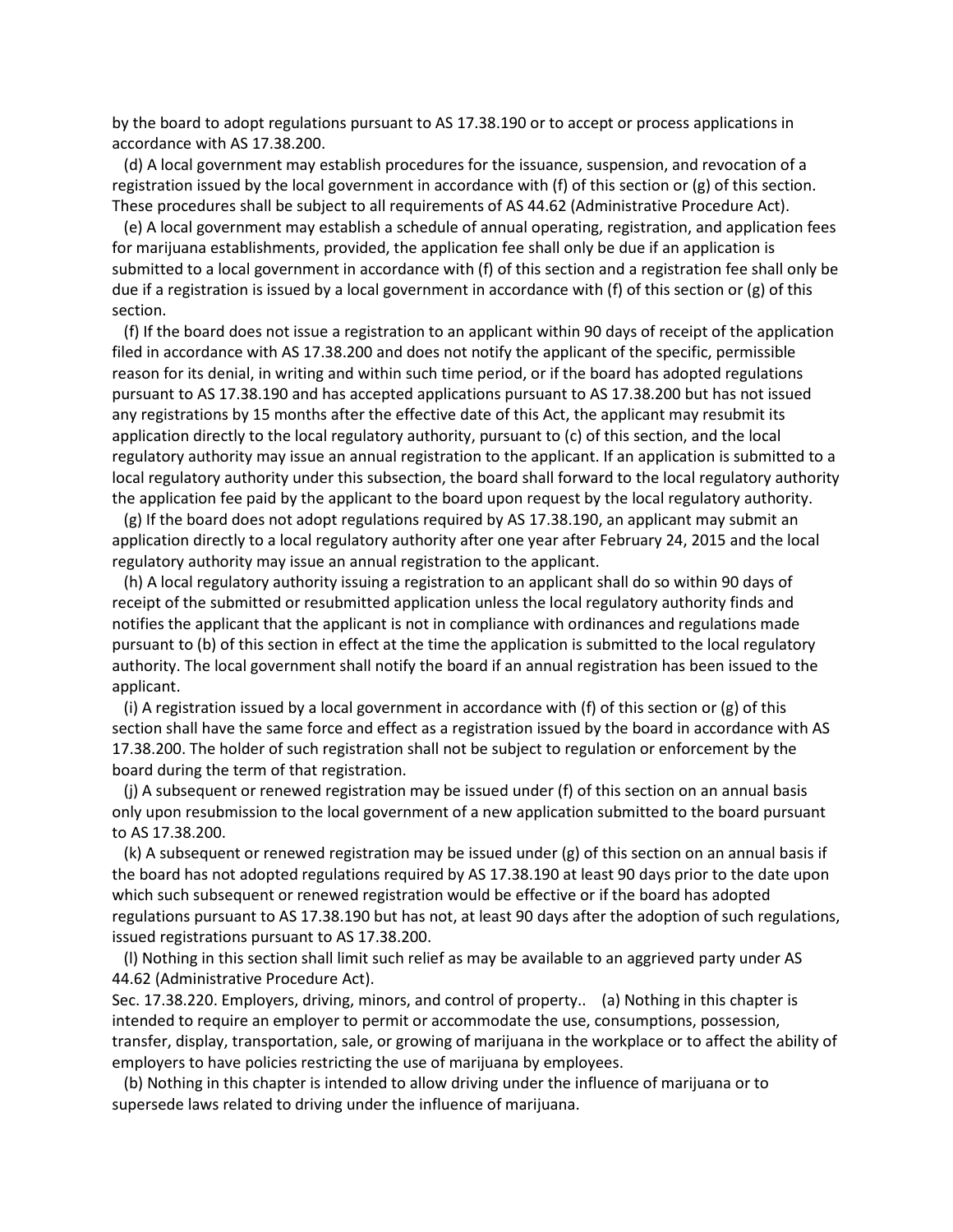(c) Nothing in this chapter is intended to permit the transfer of marijuana, with or without remuneration, to a person under the age of 21.

 (d) Nothing in this chapter shall prohibit a person, employer, school, hospital, recreation or youth center, correction facility, corporation, or any other entity who occupies, owns, or controls private property from prohibiting or otherwise regulating the possession, consumption, use, display, transfer, distribution, sale, transportation, or growing of marijuana on or in that property.

Sec. 17.38.230. Impact on medical marijuana law.. Nothing in this chapter shall be construed to limit any privileges or rights of a medical marijuana patient or medical marijuana caregiver under AS 17.37. Sec. 17.38.900. Definitions.. As used in this chapter, unless the context otherwise requires,

(1) "board" means the Marijuana Control Board established by AS 17.38.080;

 (2) "consumer" means a person 21 years of age or older who purchases marijuana or marijuana products for personal use by persons 21 years of age or older, but not for resale to others;

 (3) "consumption" means the act of ingesting, inhaling, or otherwise introducing marijuana into the human body;

 (4) "director" means the director of the Marijuana Control Board and the Alcoholic Beverage Control Board;

 (5) "local government" means both home rule and general law municipalities, including boroughs and cities of all classes and unified municipalities;

 (6) "local regulatory authority" means the office or entity designated to process marijuana establishment applications by a local government;

 (7) "marijuana" means all parts of the plant of the genus cannabis whether growing or not, the seeds thereof, the resin extracted from any part of the plant, and every compound, manufacture, salt, derivative, mixture, or preparation of the plant, its seeds, or its resin, including marijuana concentrate; "marijuana" does not include fiber produced from the stalks, oil, or cake made from the seeds of the plant, sterilized seed of the plant which is incapable of germination, or the weight of any other ingredient combined with marijuana to prepare topical or oral administrations, food, drink, or other products;

 (8) "marijuana accessories" means any equipment, products, or materials of any kind which are used, intended for use, or designed for use in planting, propagating, cultivating, growing, harvesting, composting, manufacturing, compounding, converting, producing, processing, preparing, testing, analyzing, packaging, repackaging, storing, vaporizing, or containing marijuana, or for ingesting, inhaling, or otherwise introducing marijuana into the human body;

 (9) "marijuana cultivation facility" means an entity registered to cultivate, prepare, and package marijuana and to sell marijuana to retail marijuana stores, to marijuana product manufacturing facilities, and to other marijuana cultivation facilities, but not to consumers;

 (10) "marijuana establishment" means a marijuana cultivation facility, a marijuana testing facility, a marijuana product manufacturing facility, or a retail marijuana store;

 (11) "marijuana product manufacturing facility" means an entity registered to purchase marijuana; manufacture, prepare, and package marijuana products; and sell marijuana and marijuana products to other marijuana product manufacturing facilities and to retail marijuana stores, but not to consumers;

 (12) "marijuana products" means concentrated marijuana products and marijuana products that are comprised of marijuana and other ingredients and are intended for use or consumption, such as, but not limited to, edible products, ointments, and tinctures;

 (13) "marijuana testing facility" means an entity registered to analyze and certify the safety and potency of marijuana;

(14) "registration" means registration or licensure, as determined by regulation;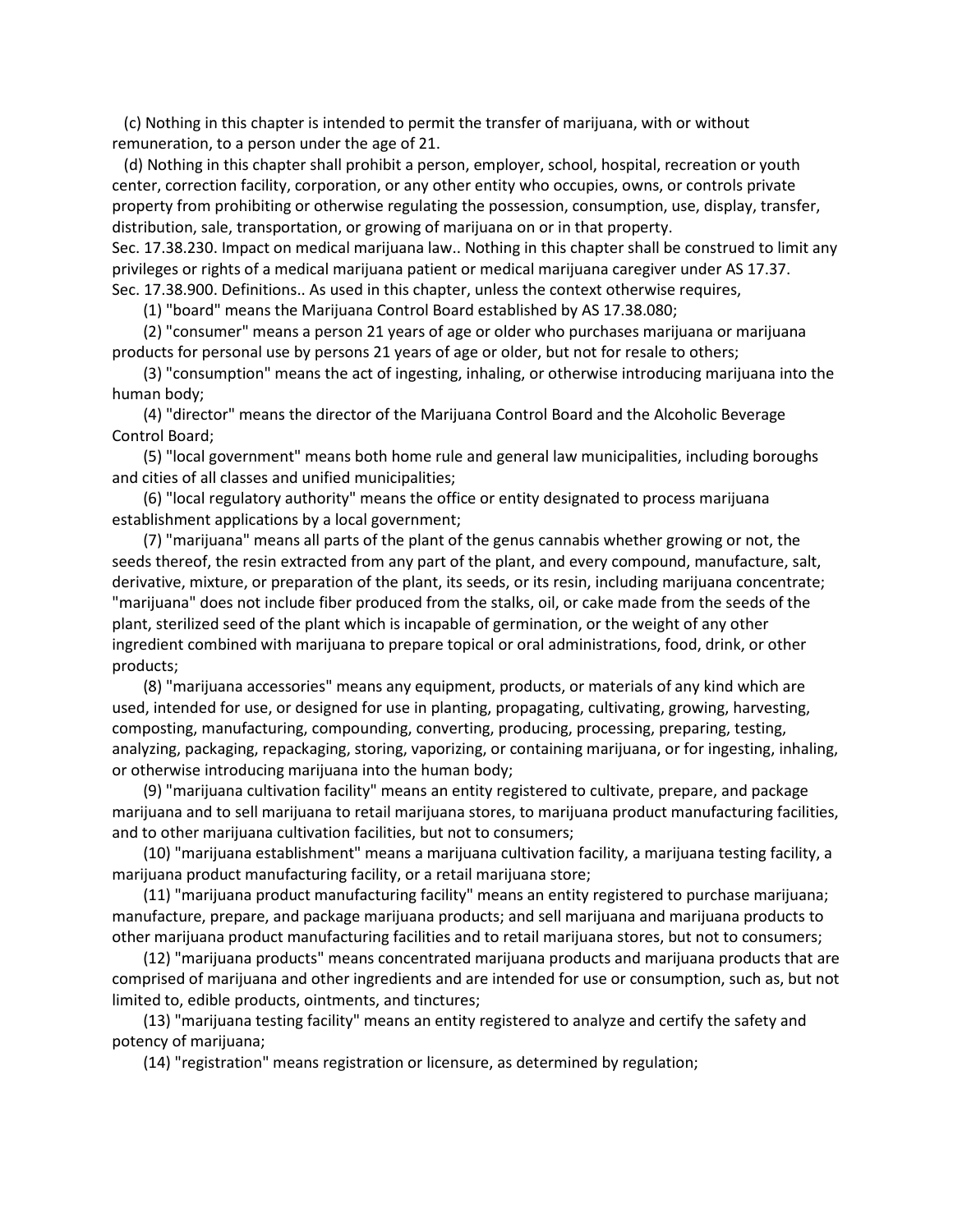(15) "retail marijuana store" means an entity registered to purchase marijuana from marijuana cultivation facilities, to purchase marijuana and marijuana products from marijuana product manufacturing facilities, and to sell marijuana and marijuana products to consumers;

 (16) "unreasonably impracticable" means that the measures necessary to comply with the regulations require such a high investment of risk, money, time, or any other resource or asset that the operation of a marijuana establishment is not worthy of being carried out in practice by a reasonably prudent businessperson.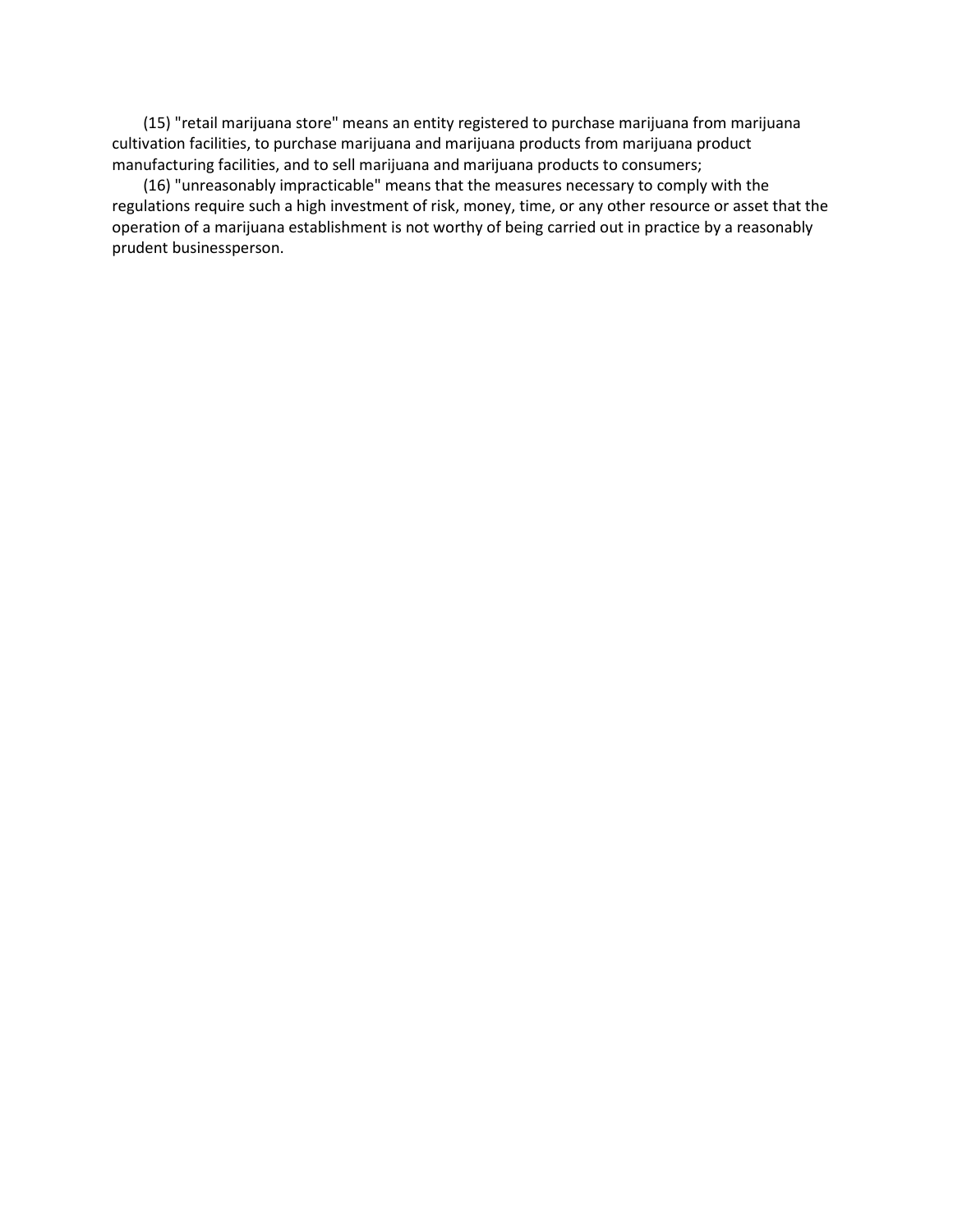# **LESSON 2: Action Response Document, "In a nut-shell" summary of Chapter 306, the Regulation of Marijuana**

#### **Action Response Document**

Knowing the effects of consumption of marijuana and marijuana products:

Impaired coordination Difficulty in problem solving Possible short term memory loss Anxiety, paranoia Hunger, referred to as "munchies" Can cause sleepiness

Knowing how to identify a person impaired by the consumption of marijuana:

Red, blurry, bloodshot eyes Dry mouth "munchies" A constant grin Anxiety, paranoia Sleepy

Learn how to determine valid identification:

Check age Check date to ensure license is not expired Check that photo and person are similar Check for hologram

Learn how to intervene to prevent unlawful marijuana consumption:

Do not allow anyone to enter the premise without checking identification, customer must be 21 years of age

Do not allow consumption on premises unless premise is licensed and endorsed to do so

Know the penalty for an unlawful act by a licensee, an employee, or an agent of a marijuana establishment:

An unlawful act by a licensee, employee, or an agent of a marijuana establishment can result in the suspension or revocation of an establishment license, and/or criminal charges against those involved A marijuana establishment, and any licensee, employee, or agent in charge shall cooperate with the director, an enforcement agent, an employee of the board, or a peace officer acting in an official capacity,and must:

Permit entry and inspection of the licensed premise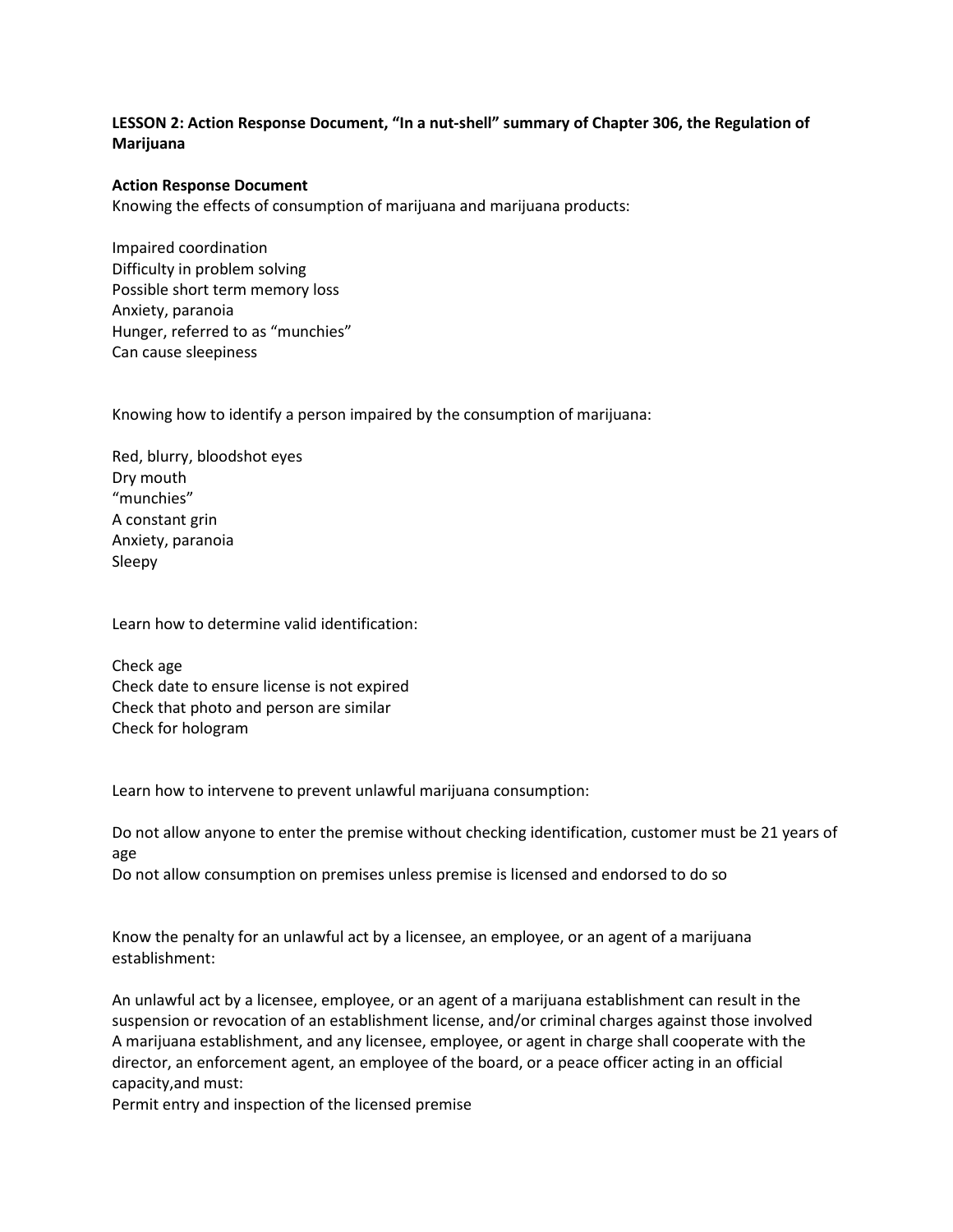Provide access to business records at reasonable times

Know sanitary handling practices:

Always use protective hand coverings when handling marijuana Know and follow individual facility sanitary handling practices

Know the purchase limits per person:

A licensed retail store may not sell in one transaction more than: One ounce of useable marijuana Seven grams of marijuana concentrate Marijuana or marijuana products containing more than 5600mg combined THC

Know the rules defining a restricted access walkthrough:

An employee or licensee may not escort more than 5 people in a restricted access area at one time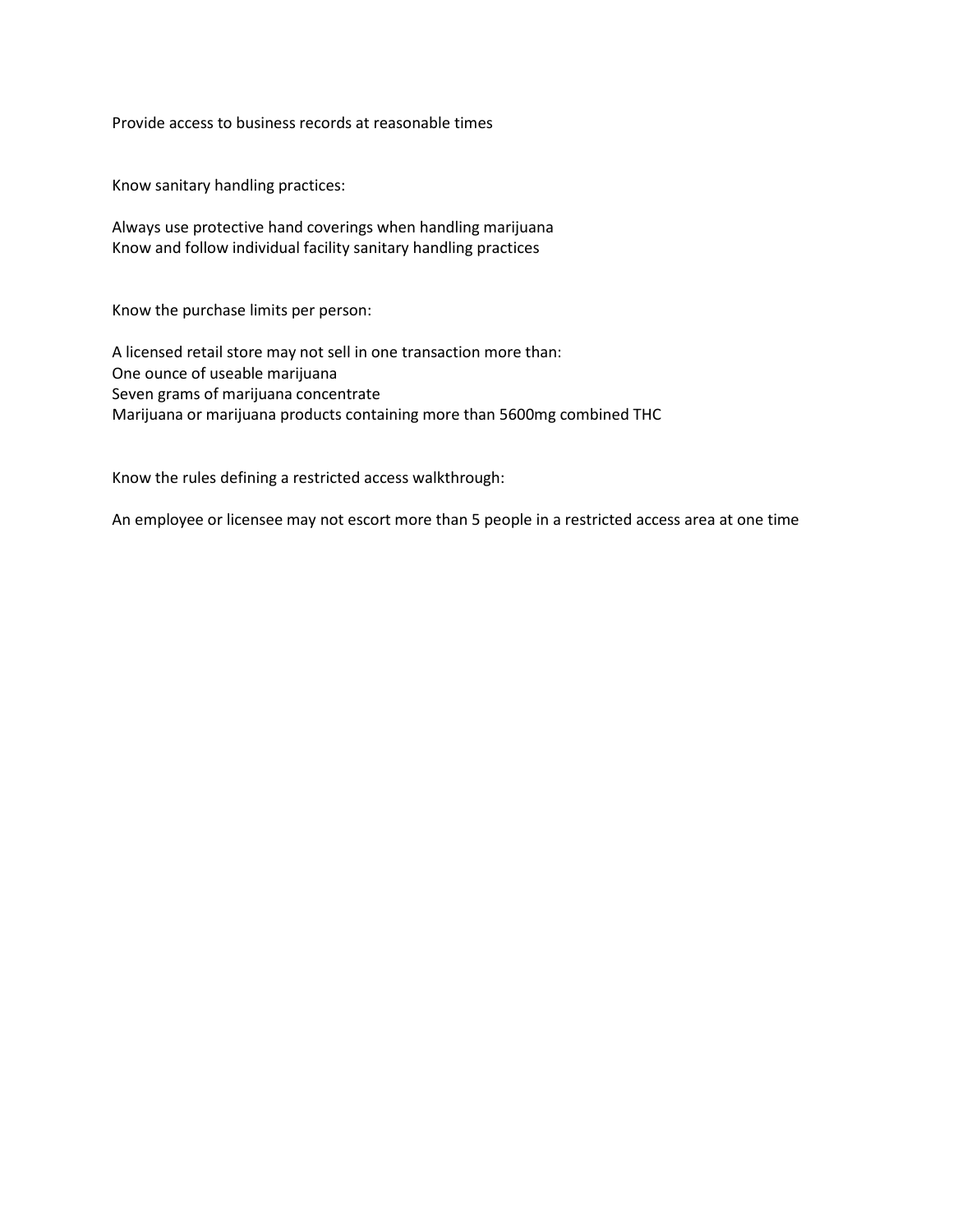### **STATE OF ALASKA MARIJUANA INDUSTRY REGULATIONS …"In a Nut Shell"**

Four license types:

Cultivation facility (Limited and Standard) Manufacturing facility (Concentrate Manufacturing and Standard) Testing facility Retail facility

Safety Requirements for all licensed establishments:

There is an "Opt-Out" clause in AS 17.38 which gives each municipality the power to ban commercial marijuana facilities, or further restrict state regulations.

Buffer zones of 500ft. exist between schools, recreation or youth centers, correctional facilities and churches.

Must be a resident of the State of Alaska to have ownership or financial interest

All Renewal, transfer, modifications or relocation of a licensed premise must be approved by the Alcohol and Marijuana Control Office (AMCO).

The state will require a Marijuana Tracking System to track all marijuana and marijuana products from seedling to the final sale, including waste. Metrc by Franwell is the tracking system prescribed by the board.

Anyone involved with owning or working at a marijuana establishment is required to attend a safety course and obtain a marijuana handler permit card.

Must meet state health, safety and fire requirements

Use of marijuana by employees is NOT permitted on any licensed premise

Each premise is required to have:

Exterior lighting Security alarm systems Interior and exterior continuous video surveillance 40 day video retention for AMCO and law enforcement Designated restricted access area (marijuana area) Commercial grade locks

A license may be suspended or revoked based upon act of employee No more than 5 people at one time per employee may be escorted in a restricted access area Must be closed for business between the hours of 5am and 8am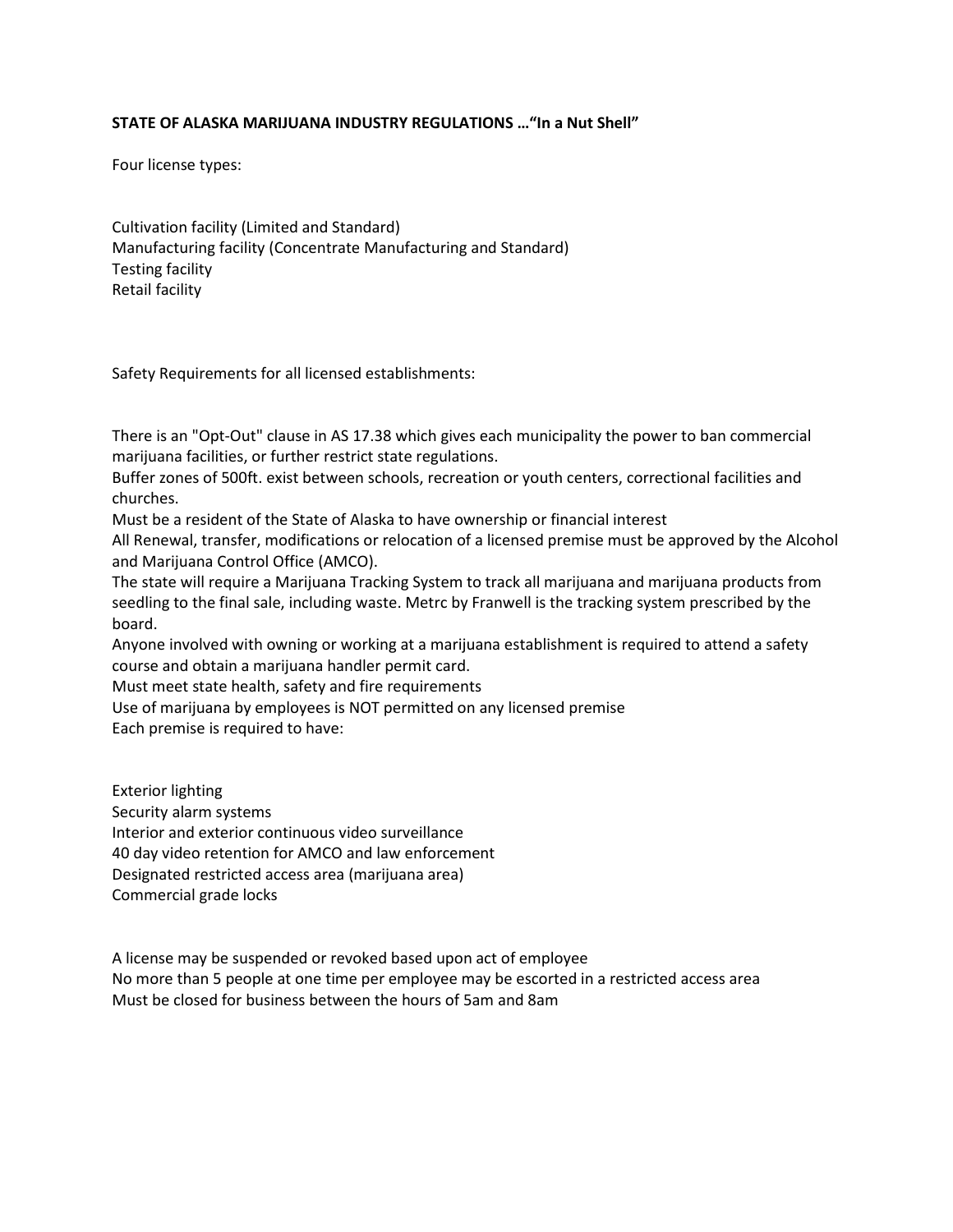### **Retail Marijuana Stores (3 AAC 306.300 - 3AAC 306.360)**

Direct sales to consumer. May not sell marijuana products to those under 21. Marijuana must be stored in a restricted access area. May not sell more than one ounce of marijuana flower to a consumer in one transaction. May not sell more than 7 grams concentrate to a consumer in one transaction. May not sell more than 5600mg THC in one transaction. May not sell or deliver marijuana outside of licensed retail facility. Marijuana products must be packed in an opaque, reseal able and child resistant container or bag. Marijuana products will be labeled with total amount of THC. Marijuana labeling will include warning statements found in AAC.306.345 Advertising will be limited, have restrictions, and buffer zones. Signage is limited in size, placement and quantity. May not be open for business between 5AM – 8AM. May provide an on-site consumption area only by obtaining an endorsement from the state.

**Marijuana Cultivation Facilities (3 AAC 306.400 - 3AAC 306.480).** There are two types of Cultivators license, Standard and Limited. The Limited Cultivators license must be less than 500sq.ft. of plant canopy space. Both license types must follow the same requirements and safety measures:

May only sell marijuana product to a manufacturing facility, retail store, or another cultivation facility. All marijuana is required to have lab testing and then labeled with lab results prior to sale. Must pay excise taxes monthly (\$800 per pound) and submit business records as requested. Is subject to random lab testing and inspections by AMCO. Indoor cultivation shall be fully enclosed with walls, doors and roof. Outdoor cultivation shall be hidden from public view by a 6ft. wall or fence. Cultivation facilities may not emit an odor detectable by the public from outside the facility. A batch may not exceed 50 plants and may not exceed 5lb. per package. Each batch must be tested for a cannabinoid profile and contaminants.

**Marijuana Product Manufacturing Facilities (3 AAC 306.500 - 3AAC 306.570).**There are two types of manufacturing licenses, manufacturing concentrates and producing consumable products.

Neither establishment type may sell directly to public All products must be approved by the AMCO prior to sale Consumable products:

Edible potency limits are set at 5mg of active THC per serving. This dosage is extremely low and is considered a safety measure.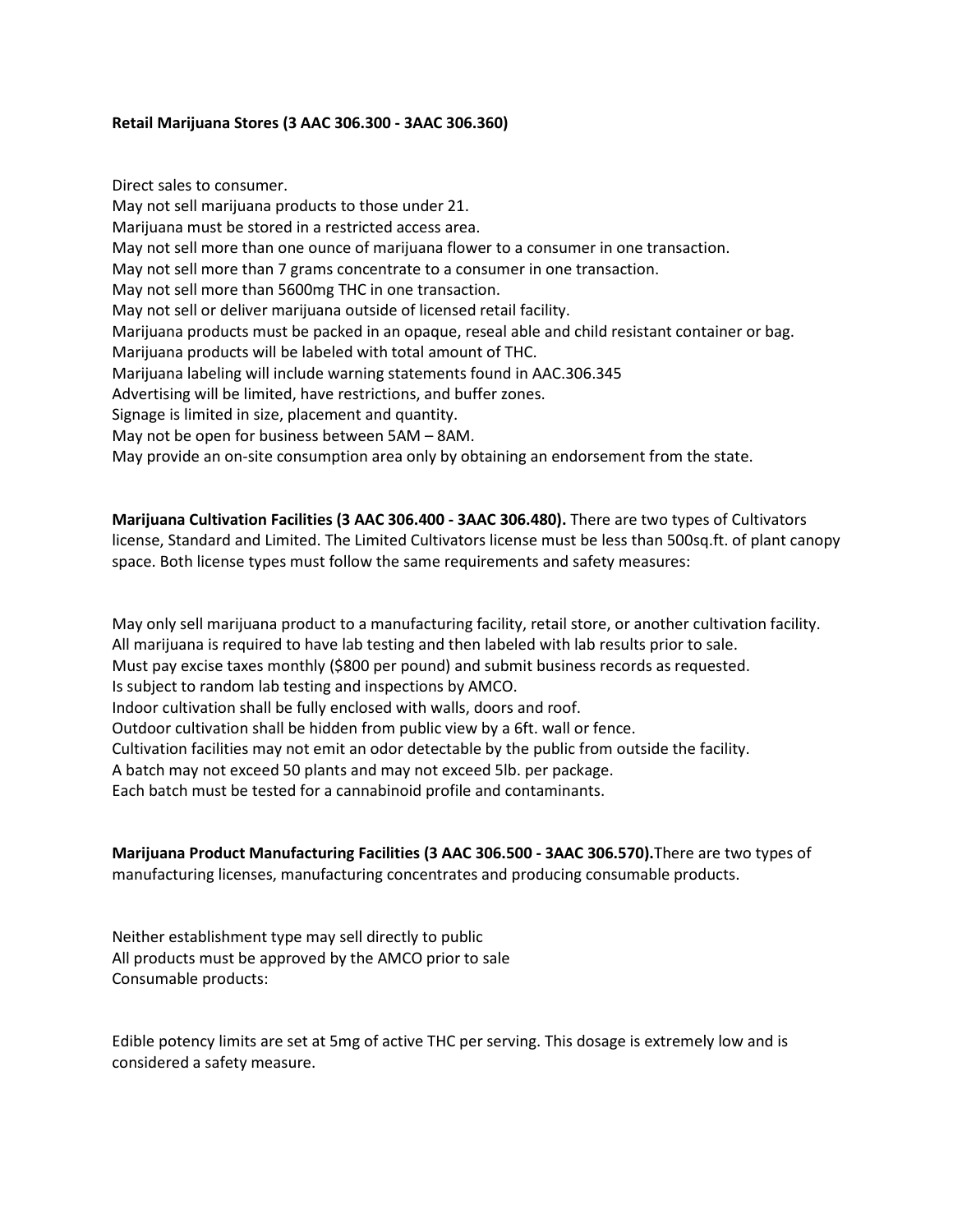Marijuana products cannot imitate a known food brand product, and marijuana cannot be added to such a product. For example, you cannot produce a product that resembles a Hostess Twinkie nor can you add marijuana to a Hostess Twinkie.

Workers must have a Food Safety Worker Card in addition to the marijuana handler permit card. Packaging may not include printed images or be packaged in any way that targets individuals under the age of 21.

Marijuana products will be labeled with warning statements found in 3AAC 306.570(c).

Concentrate manufacturing can be produced with ice, water, heat, food oils(butter, coconut oil) or hydrocarbon based solvents such as butane or propane

All marijuana concentrates are required to have additional lab testing and then labeled with lab results prior to sale.

All hydrocarbon based manufacturing must use a "closed looped system" and be approved by a licensed engineer. This also includes extra safety requirements:

Equipment operators must have principal knowledge of equipment operation Provide proper ventilation Controlled sources of ignition Compliance with equipment pressure ratings Reclaim solvents, so none escape into the atmosphere

### **Marijuana Testing Facilities (3 AAC 306.600 - 3AAC 306.675)**

May not sell directly to public.

Scientific Director must have a Biological or Chemical Science college degree and lab experience. The qualifications and experience needed varies yet is rigorous and demanding.

Equipment operators and personnel must successfully participate in a proficiency testing program prior to being approved by AMCO.

Facilities will be subject to random practices and procedure inspections**.**